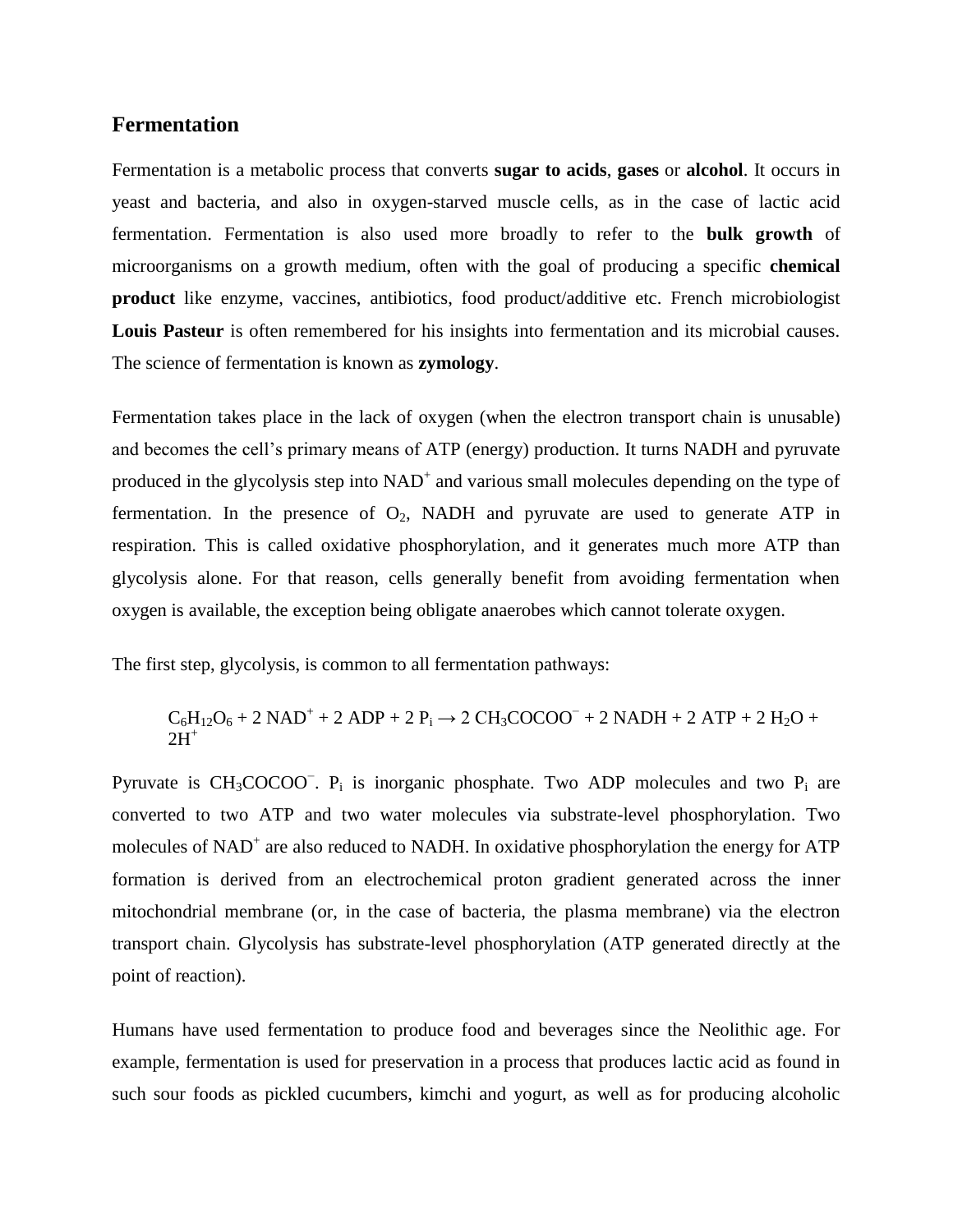beverages such as [wine](https://en.wikipedia.org/wiki/Wine) and [beer.](https://en.wikipedia.org/wiki/Beer) Fermentation can even occur within the stomachs of animals, such as humans.

# **Definitions of Fermentation**

To many people, fermentation simply means the production of alcohol: grains and fruits are fermented to produce beer and wine. If a food soured, one might say it was 'off' or fermented. Here are some definitions of fermentation. They range from informal, general usage to more scientific definitions.

- 1. Preservation methods for food via [microorganisms](https://en.wikipedia.org/wiki/Microorganisms) (general use).
- 2. Any process that produces alcoholic beverages or acidic dairy products (general use).
- 3. Any large-scale microbial process occurring with or without air (common definition used in industry).
- 4. Any energy-releasing metabolic process that takes place only under anaerobic conditions (becoming more scientific).
- 5. Any metabolic process that releases energy from a sugar or other organic molecules, does not require oxygen or an electron transport system, and uses an organic molecule as the final electron acceptor (most scientific).

# **Examples of Fermentation**

Fermentation does not necessarily have to be carried out in an [anaerobic](https://en.wiktionary.org/wiki/anaerobic) environment. For example, even in the presence of abundant oxygen, [yeast](https://en.wikipedia.org/wiki/Yeast) cells greatly prefer fermentation to [aerobic respiration,](https://en.wikipedia.org/wiki/Aerobic_respiration) as long as [sugars](https://en.wikipedia.org/wiki/Sugar#Chemistry) are readily available for consumption (a phenomenon known as the [Crabtree effect\)](https://en.wikipedia.org/wiki/Crabtree_effect). The antibiotic activity of [hops](https://en.wikipedia.org/wiki/Hops) also inhibits aerobic metabolism in yeast. Fermentation react [NADH](https://en.wikipedia.org/wiki/NADH) with an [endogenous,](https://en.wikipedia.org/wiki/Endogeny) [organic](https://en.wikipedia.org/wiki/Organic_compound) [electron acceptor.](https://en.wikipedia.org/wiki/Electron_acceptor) Usually this is pyruvate formed from the sugar during the glycolysis step. During fermentation, [pyruvate](https://en.wikipedia.org/wiki/Pyruvate) is metabolized to various compounds through several processes:

- 1. **[Ethanol fermentation](https://en.wikipedia.org/wiki/Ethanol_fermentation)**, aka alcoholic fermentation, is the production of [ethanol](https://en.wikipedia.org/wiki/Ethanol) and [carbon dioxide](https://en.wikipedia.org/wiki/Carbon_dioxide)
- 2. **[Lactic acid fermentation](https://en.wikipedia.org/wiki/Lactic_acid_fermentation)** refers to two means of producing [lactic acid:](https://en.wikipedia.org/wiki/Lactic_acid)
	- **Homolactic fermentation** is the production of lactic acid exclusively
	- **Heterolactic fermentation** is the production of lactic acid as well as other acids and alcohols.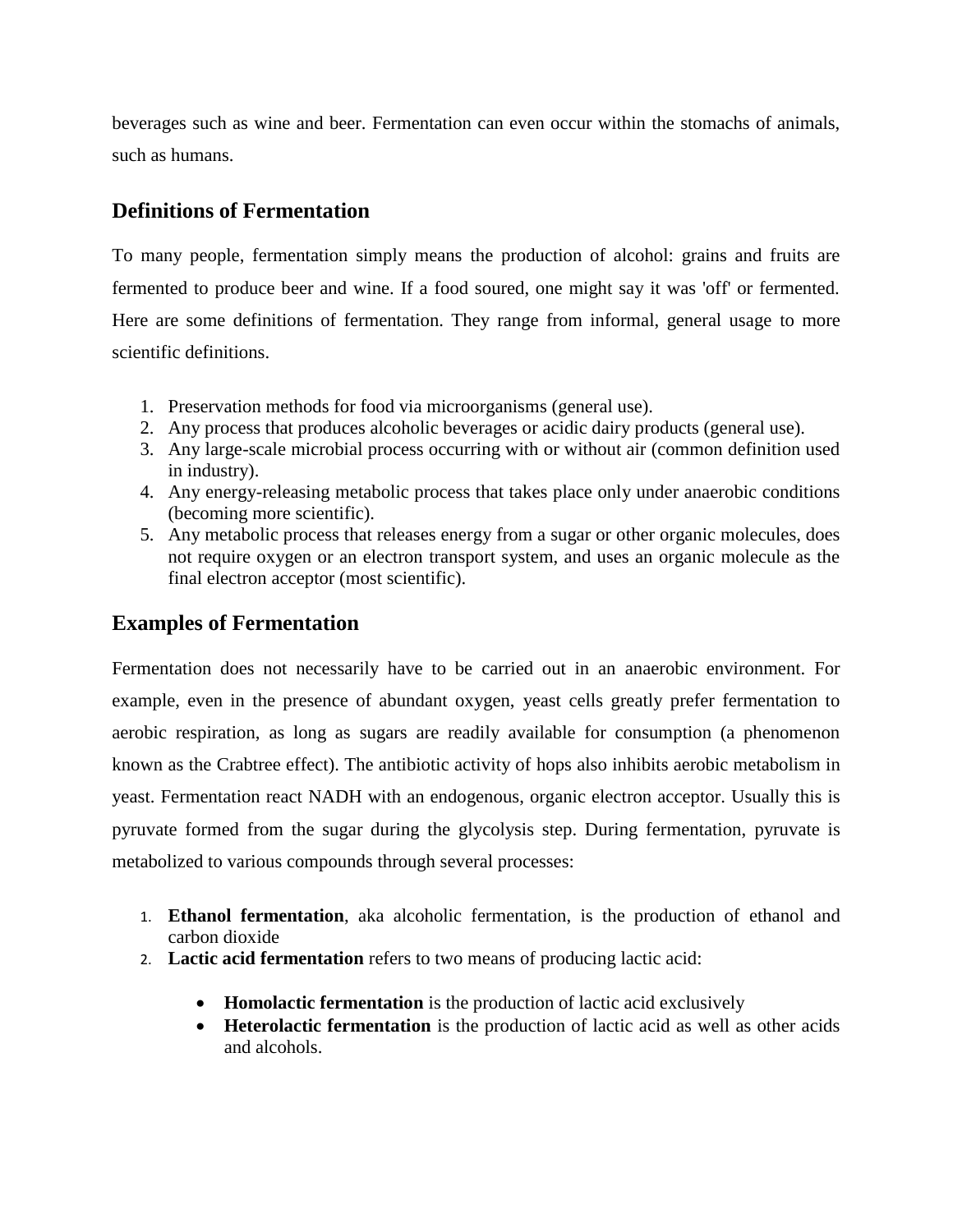Sugars are the most common [substrate](https://en.wikipedia.org/wiki/Substrate_%28biochemistry%29) of fermentation, and typical examples of fermentation products are [ethanol,](https://en.wikipedia.org/wiki/Ethanol) [lactic acid,](https://en.wikipedia.org/wiki/Lactic_acid) [carbon dioxide,](https://en.wikipedia.org/wiki/Carbon_dioxide) and hydrogen gas  $(H<sub>2</sub>)$ . However, more exotic compounds can be produced by fermentation, such as [butyric acid](https://en.wikipedia.org/wiki/Butyric_acid) and [acetone.](https://en.wikipedia.org/wiki/Acetone) [Yeast](https://en.wikipedia.org/wiki/Yeast) carries out [fermentation](https://en.wikipedia.org/wiki/Fermentation_%28food%29) in the production of [ethanol](https://en.wikipedia.org/wiki/Ethanol) in [beers,](https://en.wikipedia.org/wiki/Beer) [wines,](https://en.wikipedia.org/wiki/Wine) and other alcoholic drinks, along with the production of large quantities of [carbon dioxide.](https://en.wikipedia.org/wiki/Carbon_dioxide) Fermentation occurs in [mammalian](https://en.wikipedia.org/wiki/Mammal) [muscle](https://en.wikipedia.org/wiki/Muscle) during periods of intense exercise where oxygen supply becomes limited, resulting in the creation of [lactic acid.](https://en.wikipedia.org/wiki/Lactic_acid)

#### **Ethanol fermentation**

The [chemical equation](https://en.wikipedia.org/wiki/Chemical_equation) below shows the alcoholic fermentation of [glucose,](https://en.wikipedia.org/wiki/Glucose) whose [chemical](https://en.wikipedia.org/wiki/Chemical_formula)  [formula](https://en.wikipedia.org/wiki/Chemical_formula) is  $C_6H_{12}O_6$ . One glucose molecule is converted into two [ethanol](https://en.wikipedia.org/wiki/Ethanol) molecules and two [carbon dioxide](https://en.wikipedia.org/wiki/Carbon_dioxide) molecules:

 $C_6H_{12}O_6 \rightarrow 2 C_2H_5OH + 2 CO_2$ 

 $C_2H_5OH$  is the [chemical formula](https://en.wikipedia.org/wiki/Chemical_formula) for [ethanol.](https://en.wikipedia.org/wiki/Ethanol)

Before fermentation takes place, one [glucose](https://en.wikipedia.org/wiki/Glucose) molecule is broken down into two [pyruvate](https://en.wikipedia.org/wiki/Pyruvate) molecules. This is known as [glycolysis.](https://en.wikipedia.org/wiki/Glycolysis)

### **Lactic acid fermentation**

**Homolactic fermentation** (producing only lactic acid) is the simplest type of fermentation. The pyruvate from glycolysis undergoes a simple [redox](https://en.wikipedia.org/wiki/Redox) reaction, forming [lactic acid.](https://en.wikipedia.org/wiki/Lactic_acid) It is unique because it is one of the only respiration processes to not produce a gas as a byproduct. Overall, one molecule of glucose (or any six-carbon sugar) is converted to two molecules of lactic acid:  $C_6H_{12}O_6 \rightarrow 2CH_3CHOHCOOH$ 

It occurs in the muscles of animals when they need energy faster than the [blood](https://en.wikipedia.org/wiki/Blood) can supply oxygen. It also occurs in some kinds of [bacteria](https://en.wikipedia.org/wiki/Bacterium) (such as *[Lactobacilli](https://en.wikipedia.org/wiki/Lactobacilli)*) and some [fungi.](https://en.wikipedia.org/wiki/Fungi) It is this type of bacteria that converts [lactose](https://en.wikipedia.org/wiki/Lactose) into lactic acid in [yogurt,](https://en.wikipedia.org/wiki/Yogurt) giving it its sour taste. These lactic acid bacteria can carry out either homolactic fermentation, where the end-product is mostly lactic acid, or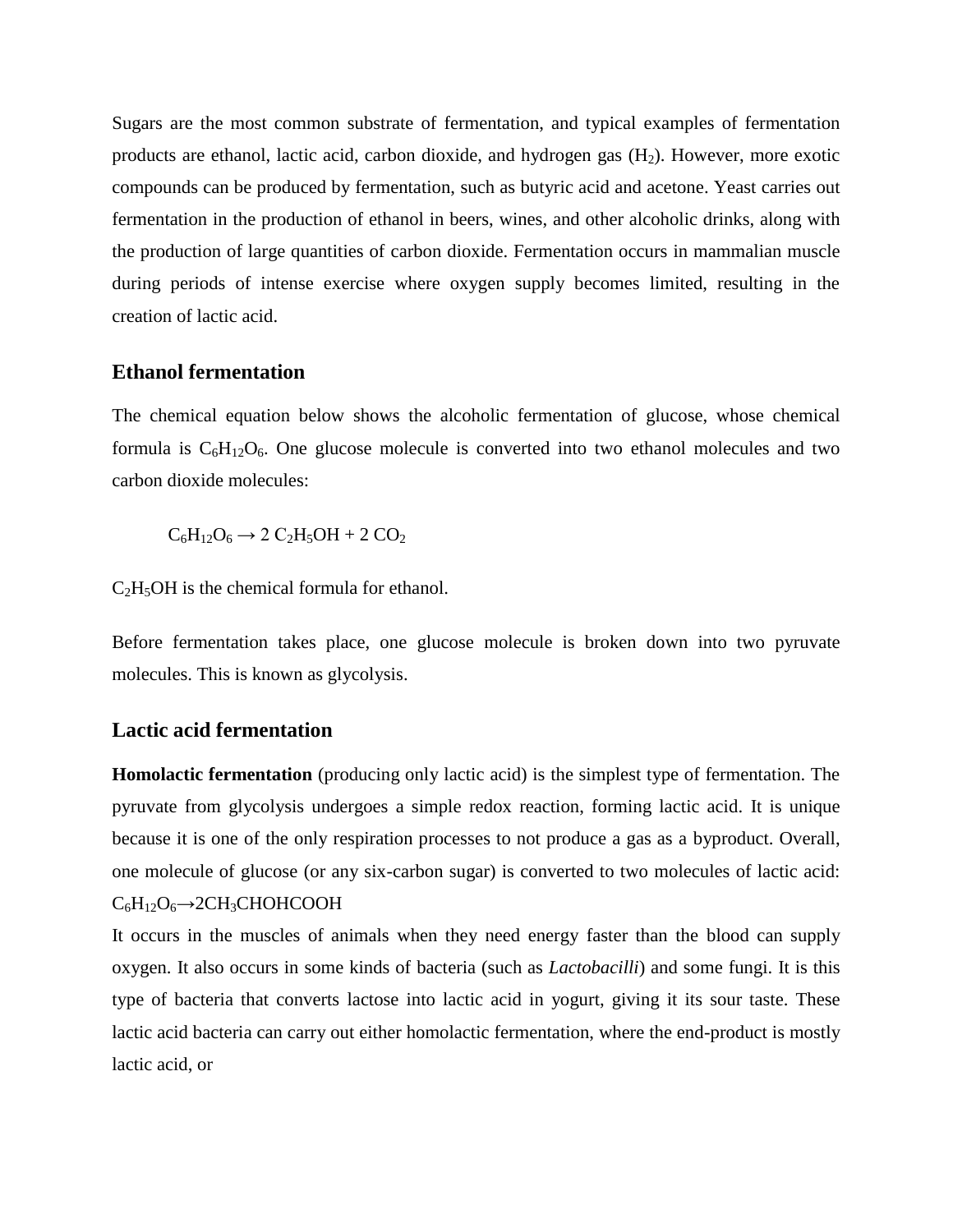**Heterolactic fermentation**, where some lactate is further metabolized and results in ethanol and carbon dioxide (via the [phosphoketolase](https://en.wikipedia.org/wiki/Phosphoketolase) pathway), acetate, or other metabolic products, e.g.:  $C_6H_{12}O_6 \rightarrow CH_3CHOHCOOH + C_2H_5OH + CO_2$ 

If lactose is fermented (as in yogurts and cheeses), it is first converted into glucose and galactose (both six-carbon sugars with the same atomic formula):  $C_{12}H_{22}O_{11} + H_2O \rightarrow 2 C_6H_{12}O_6$ Heterolactic fermentation is in a sense intermediate between lactic acid fermentation, and other types, e.g. alcoholic fermentation. The reasons to go further and convert lactic acid into anything else are:

- The acidity of lactic acid impedes biological processes; this can be beneficial to the fermenting organism as it drives out competitors who are unadapted to the acidity; as a result the food will have a longer shelf-life (part of the reason foods are purposely fermented in the first place); however, beyond a certain point, the acidity starts affecting the organism that produces it.
- The high concentration of lactic acid (the final product of fermentation) drives the equilibrium backwards [\(Le Chatelier's principle\)](https://en.wikipedia.org/wiki/Le_Chatelier%27s_principle), decreasing the rate at which fermentation can occur, and slowing down growth
- Ethanol, that lactic acid can be easily converted to, is volatile and will readily escape, allowing the reaction to proceed easily.  $CO<sub>2</sub>$  is also produced, however it's only weakly acidic, and even more volatile than ethanol.
- Acetic acid (another conversion product) is acidic, and not as volatile as ethanol; however, in the presence of limited oxygen, its creation from lactic acid releases a lot of additional energy. It is a lighter molecule than lactic acid, that forms fewer hydrogen bonds with its surroundings (due to having fewer groups that can form such bonds), and thus more volatile and will also allow the reaction to move forward more quickly.
- If [propionic acid,](https://en.wikipedia.org/wiki/Propionic_acid) [butyric acid](https://en.wikipedia.org/wiki/Butyric_acid) and longer monocarboxylic acids are produced (see [mixed](https://en.wikipedia.org/wiki/Mixed_acid_fermentation)  [acid fermentation\)](https://en.wikipedia.org/wiki/Mixed_acid_fermentation), the amount of acidity produced per glucose consumed will decrease, as with ethanol, allowing faster growth.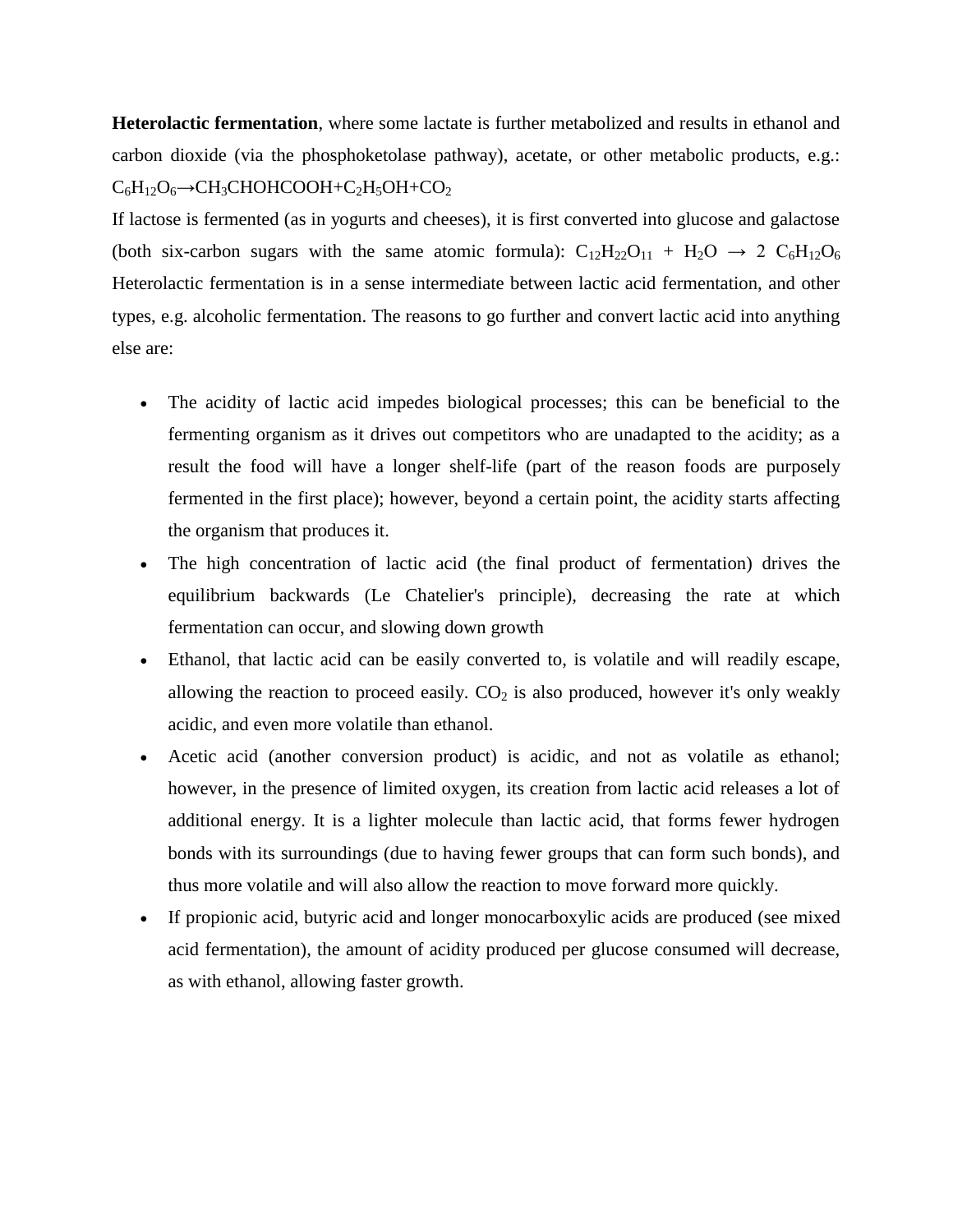#### **Aerobic respiration**

In [aerobic respiration,](https://en.wikipedia.org/wiki/Aerobic_respiration) the pyruvate produced by glycolysis is oxidized completely, generating additional ATP and NADH in the [citric acid cycle](https://en.wikipedia.org/wiki/Citric_acid_cycle) and by [oxidative phosphorylation.](https://en.wikipedia.org/wiki/Oxidative_phosphorylation) However, this can occur only in the presence of oxygen. Oxygen is toxic to organisms that are [obligate](https://en.wikipedia.org/wiki/Obligate_anaerobe)  [anaerobes,](https://en.wikipedia.org/wiki/Obligate_anaerobe) and is not required by [facultative anaerobic organisms.](https://en.wikipedia.org/wiki/Facultative_anaerobic_organism) In the absence of oxygen, one of the fermentation pathways occurs in order to regenerate [NAD](https://en.wikipedia.org/wiki/NAD%2B)<sup>+</sup>; lactic acid fermentation is one of these pathways.

#### **Hydrogen gas production in fermentation**

[Hydrogen](https://en.wikipedia.org/wiki/Hydrogen) gas is produced in many types of fermentation [\(mixed acid fermentation,](https://en.wikipedia.org/wiki/Mixed_acid_fermentation) [butyric acid](https://en.wikipedia.org/wiki/Butyric_acid) fermentation, [caproate](https://en.wikipedia.org/wiki/Caproate) fermentation, [butanol](https://en.wikipedia.org/wiki/Butanol) fermentation, [glyoxylate](https://en.wikipedia.org/wiki/Glyoxylate) fermentation), as a way to regenerate NAD<sup>+</sup> from NADH. [Electrons](https://en.wikipedia.org/wiki/Electron) are transferred to [ferredoxin,](https://en.wikipedia.org/wiki/Ferredoxin) which in turn is oxidized by [hydrogenase,](https://en.wikipedia.org/wiki/Hydrogenase) producing  $H_2$ . Hydrogen gas is a [substrate](https://en.wikipedia.org/wiki/Substrate_%28biochemistry%29) for [methanogens](https://en.wikipedia.org/wiki/Methanogen) and sulfate [reducers,](https://en.wikipedia.org/wiki/Sulfate-reducing_bacteria) which keep the concentration of hydrogen low and favor the production of such an energy-rich compound, but hydrogen gas at a fairly high concentration can nevertheless be formed, as in [flatus.](https://en.wikipedia.org/wiki/Flatus)

As an example of mixed acid fermentation, bacteria such as *[Clostridium pasteurianum](https://en.wikipedia.org/wiki/Clostridium_pasteurianum)* ferment glucose producing [butyrate,](https://en.wikipedia.org/wiki/Butyric_acid) [acetate,](https://en.wikipedia.org/wiki/Acetic_acid) [carbon dioxide](https://en.wikipedia.org/wiki/Carbon_dioxide) and hydrogen gas: The reaction leading to acetate is:

$$
C_6H_{12}O_6 + 4 H_2O \rightarrow 2 CH_3COO^{-} + 2 HCO_3^- + 4 H^+ + 4 H_2
$$

Glucose could theoretically be converted into just  $CO<sub>2</sub>$  and  $H<sub>2</sub>$ , but the global reaction releases little energy.

### **Methane gas production in fermentation**

[Acetic acid](https://en.wikipedia.org/wiki/Acetic_acid) can also undergo a [dismutation](https://en.wikipedia.org/wiki/Dismutation) reaction to produce [methane](https://en.wikipedia.org/wiki/Methane) and [carbon dioxide:](https://en.wikipedia.org/wiki/Carbon_dioxide)

$$
CH_3COO^- + H^+ \rightarrow CH_4 + CO_2 \qquad \Delta G^{\circ} = -36 \text{ kJ/reaction}
$$

This [disproportionation](https://en.wikipedia.org/wiki/Disproportionation) reaction is catalysed by [methanogen](https://en.wikipedia.org/wiki/Methanogen) [archaea](https://en.wikipedia.org/wiki/Archaea) in their fermentative metabolism. One electron is transferred from the [carbonyl](https://en.wikipedia.org/wiki/Carbonyl) function (e⊤ [donor\)](https://en.wikipedia.org/wiki/Electron_donor) of the [carboxylic](https://en.wikipedia.org/wiki/Carboxylic)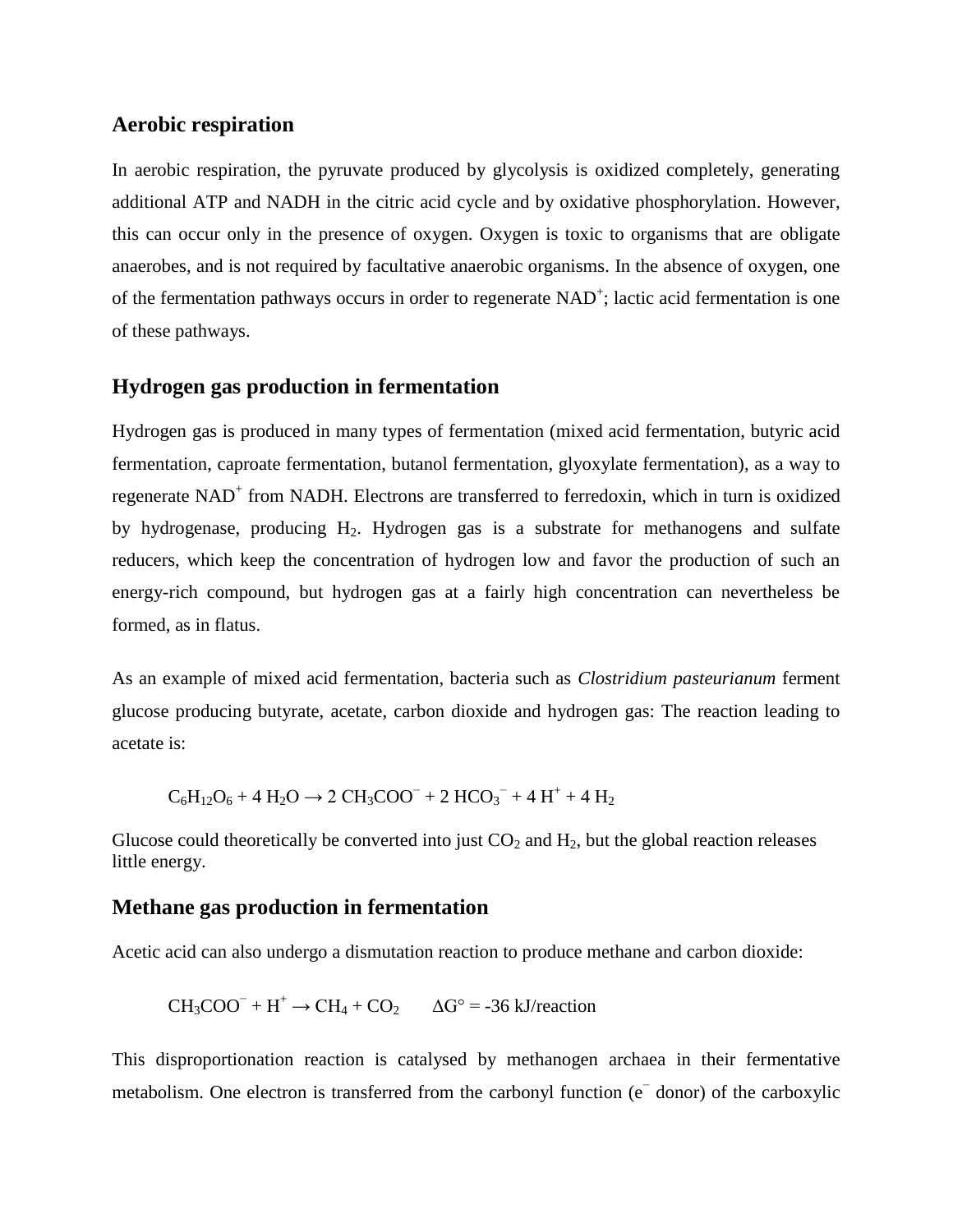group to the [methyl](https://en.wikipedia.org/wiki/Methyl) group ( $e^-$  [acceptor\)](https://en.wikipedia.org/wiki/Electron_acceptor) of acetic acid to respectively produce  $CO_2$  and methane gas.

#### **History of Fermentation**

The use of [fermentation,](https://en.wikipedia.org/wiki/Fermentation_in_food_processing) particularly for [beverages,](https://en.wikipedia.org/wiki/Alcoholic_beverage) has existed since the [Neolithic](https://en.wikipedia.org/wiki/Neolithic) and has been documented dating from 7000–6600 BCE in [Jiahu,](https://en.wikipedia.org/wiki/Jiahu) [China,](https://en.wikipedia.org/wiki/Neolithic_China) 6000 BCE in Georgia, 3150 BCE in [ancient Egypt,](https://en.wikipedia.org/wiki/Ancient_Egypt) 3000 BCE in [Babylon,](https://en.wikipedia.org/wiki/Babylon) 2000 BCE in pre-Hispanic Mexico, and 1500 BC in [Sudan.](https://en.wikipedia.org/wiki/Sudan) Fermented foods have a religious significance in [Judaism](https://en.wikipedia.org/wiki/Chametz) and [Christianity.](https://en.wikipedia.org/wiki/Christianity_and_alcohol) The [Baltic](https://en.wikipedia.org/wiki/Baltic_mythology)  [god](https://en.wikipedia.org/wiki/Baltic_mythology) Rugutis was worshiped as the agent of fermentation.

**[Louis Pasteur](https://en.wikipedia.org/wiki/Louis_Pasteur)** (1822–1895), during the 1850s and 1860s, showed that fermentation is initiated by living organisms in a series of investigations. In 1857, Pasteur showed that lactic acid fermentation is caused by living organisms. In 1860, he demonstrated that bacteria cause [souring](https://en.wikipedia.org/wiki/Souring) in milk, a process formerly thought to be merely a chemical change, and his work in identifying the role of microorganisms in food spoilage led to the process of [pasteurization.](https://en.wikipedia.org/wiki/Pasteurization) In 1877, working to improve the French [brewing industry,](https://en.wikipedia.org/wiki/Brewing_industry) Pasteur published his famous paper on fermentation, "*Etudes sur la Bière*", which was translated into English in 1879 as "Studies on fermentation". He defined fermentation (incorrectly) as "Life without air", but correctly showed that specific types of microorganisms cause specific types of fermentations and specific endproducts.

Although showing fermentation to be the result of the action of living microorganisms was a breakthrough, it did not explain the basic nature of the fermentation process, or prove that it is caused by the microorganisms that appear to be always present. Many scientists, including Pasteur, had unsuccessfully attempted to extract the fermentation [enzyme](https://en.wikipedia.org/wiki/Enzyme) from [yeast.](https://en.wikipedia.org/wiki/Yeast)<sup>[\[26\]](https://en.wikipedia.org/wiki/Fermentation#cite_note-Modern_History_Sourcebook_1895-26)</sup> Success came in 1897 when the German chemist **[Eduard Buechner](https://en.wikipedia.org/wiki/Eduard_Buechner)** ground up yeast, extracted a juice from them, then found to his amazement that this "dead" liquid would ferment a sugar solution, forming carbon dioxide and alcohol much like living yeasts. Buechner's results are considered to mark the birth of biochemistry. The "unorganized ferments" behaved just like the organized ones. From that time on, the term enzyme came to be applied to all ferments. It was then understood that fermentation is caused by enzymes that are produced by microorganisms. In 1907, Buechner won the [Nobel Prize in chemistry](https://en.wikipedia.org/wiki/Nobel_Prize_in_chemistry) for his work.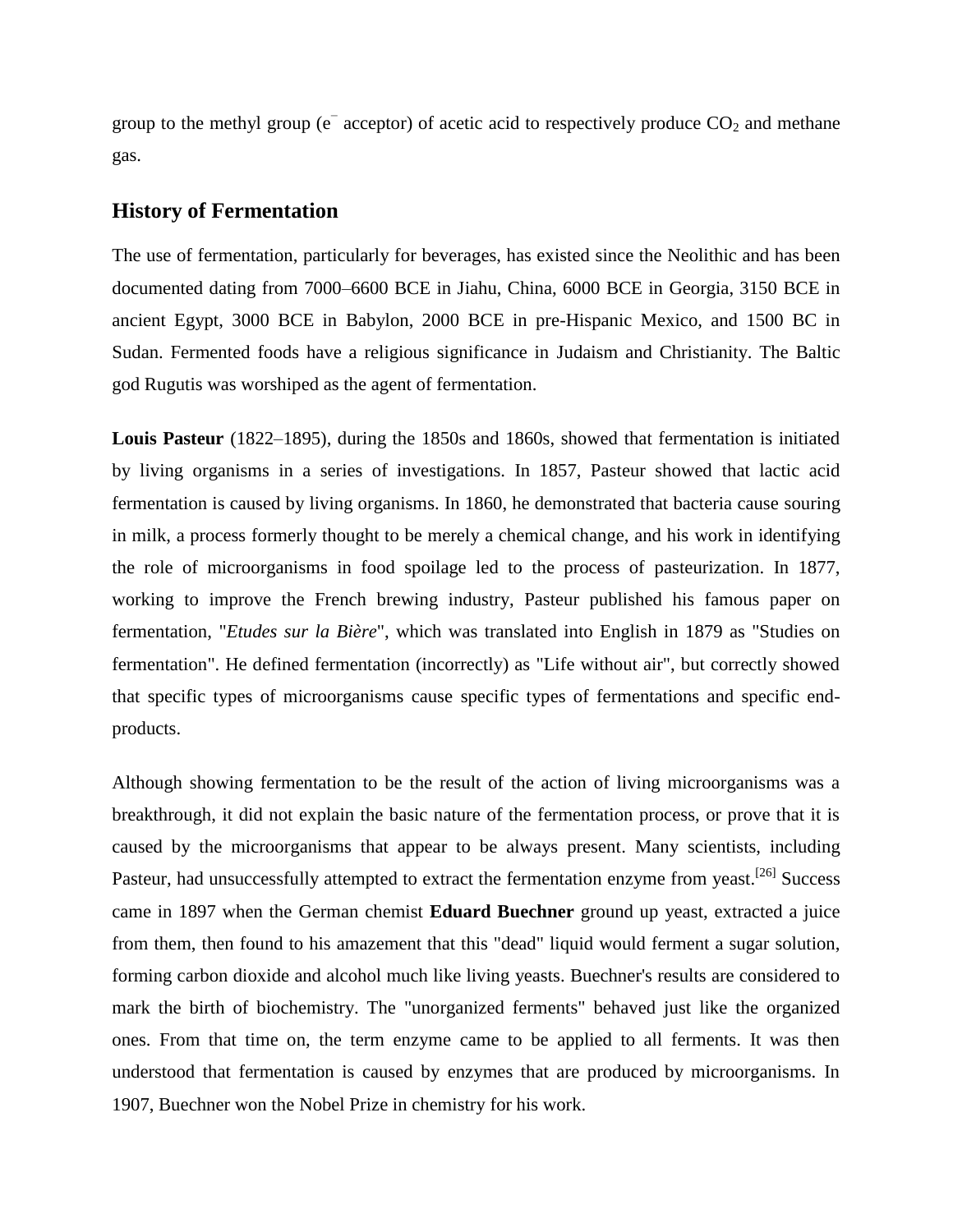Advances in microbiology and fermentation technology have continued steadily up until the present. For example, in the late 1970s, it was discovered that microorganisms could be [mutated](https://en.wikipedia.org/wiki/Mutation) with physical and chemical treatments to be higher-yielding, faster-growing, tolerant of less oxygen, and able to use a more concentrated medium. Strain [selection](https://en.wikipedia.org/wiki/Selection_%28biology%29) and [hybridization](https://en.wikipedia.org/wiki/Hybrid_%28biology%29) developed as well, affecting most modern [food fermentations.](https://en.wikipedia.org/wiki/Fermentation_%28food%29) Other approach to advancing the fermentation industry has been done by companies such as [BioTork,](https://en.wikipedia.org/wiki/BioTork) a [biotechnology](https://en.wikipedia.org/wiki/Biotechnology) company that naturally [evolves](https://en.wikipedia.org/wiki/Evolves) microorganisms to improve fermentation processes. This approach differs from the more popular [genetic modification,](https://en.wikipedia.org/wiki/Genetic_modification) which has become the current industry standard.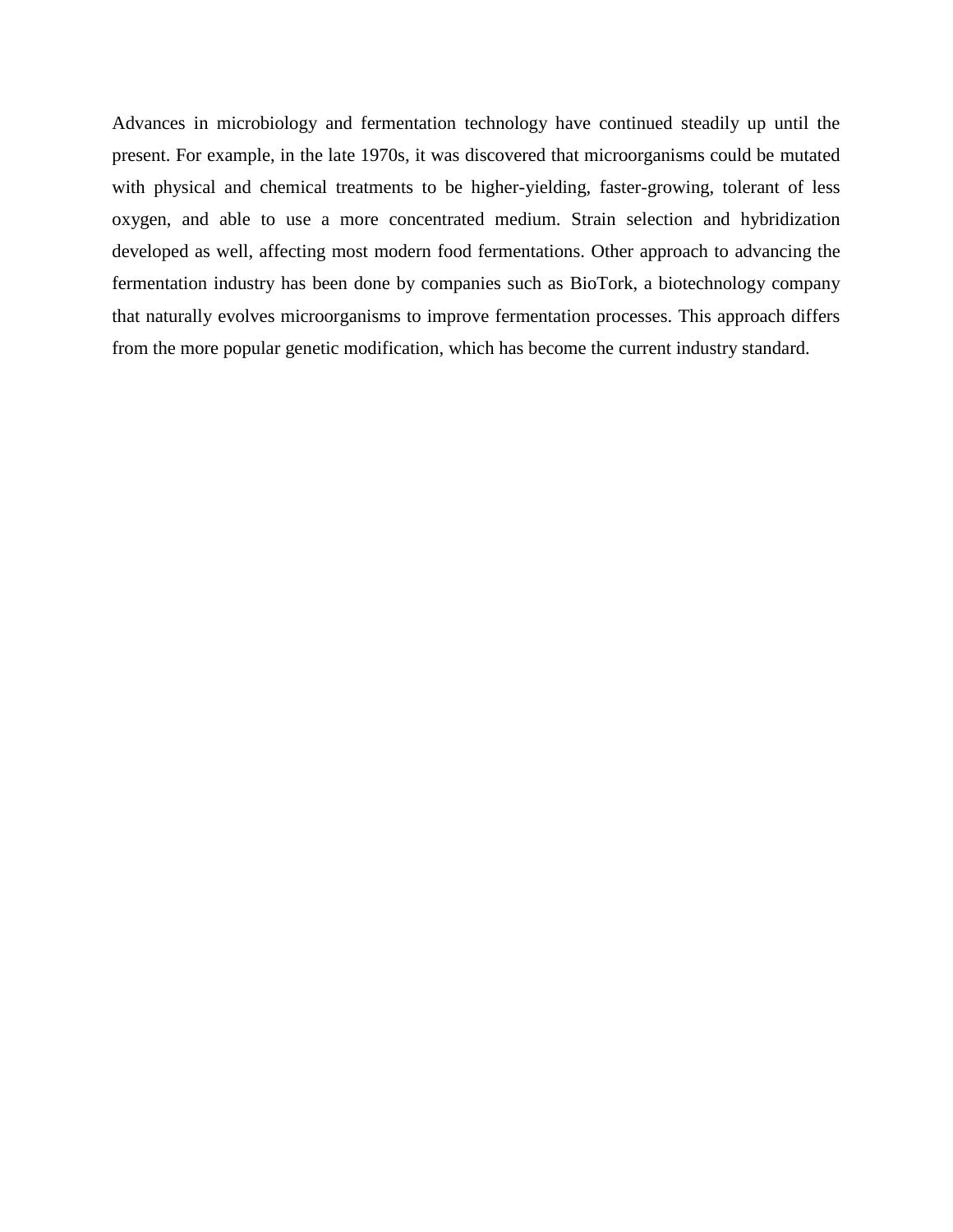### **Industrial fermentation**

Industrial fermentation is **the intentional use of [fermentation](https://en.wikipedia.org/wiki/Fermentation_%28biochemistry%29) by [microorganisms](https://en.wikipedia.org/wiki/Microorganism)** such as [bacteria](https://en.wikipedia.org/wiki/Bacteria) and [fungi](https://en.wikipedia.org/wiki/Fungi) to make products useful to humans. Fermented products have applications as **[food](https://en.wikipedia.org/wiki/Food)** as well as in **general [industry](https://en.wikipedia.org/wiki/Industry)**. Some commodity chemicals, such as [acetic acid,](https://en.wikipedia.org/wiki/Acetic_acid) [citric acid,](https://en.wikipedia.org/wiki/Citric_acid) and [ethanol](https://en.wikipedia.org/wiki/Ethanol) are made by fermentation. The rate of fermentation depends on the concentration of microorganisms, cells, cellular components, and enzymes as well as temperature, pH and for [aerobic](https://en.wikipedia.org/wiki/Aerobic_respiration) fermentation oxygen. Product recovery frequently involves the concentration of the dilute solution. Nearly all commercially produced enzymes, such as [lipase,](https://en.wikipedia.org/wiki/Lipase) [invertase](https://en.wikipedia.org/wiki/Invertase) and [rennet,](https://en.wikipedia.org/wiki/Rennet) are made by fermentation with [genetically modified microbes.](https://en.wikipedia.org/wiki/Genetic_engineering) In some cases, production of biomass itself is the objective, as in the case of [baker's yeast](https://en.wikipedia.org/wiki/Baker%27s_yeast) and lactic acid bacteria [starter](https://en.wikipedia.org/wiki/Starter_cultures)  [cultures](https://en.wikipedia.org/wiki/Starter_cultures) for cheese making. In general, fermentations can be divided into four types:

- Production of biomass (viable cellular material)
- Production of extracellular metabolites (chemical compounds)
- Production of intracellular components (enzymes and other proteins)
- Transformation of substrate (in which the transformed substrate is itself the product)

These types are not necessarily disjoint from each other, but provide a framework for understanding the differences in approach. The organisms used may be bacteria, yeasts, molds, animal cells, or plant cells. Special considerations are required for the specific organisms used in the fermentation, such as the dissolved [oxygen](https://en.wikipedia.org/wiki/Oxygen) level, nutrient levels, and [temperature.](https://en.wikipedia.org/wiki/Temperature)

## **General overview of Industrial fermentation**

In most industrial fermentations, the organisms are submerged in a liquid medium; in others, such as the fermentation of [cocoa beans,](https://en.wikipedia.org/wiki/Cocoa_bean) [coffee](https://en.wikipedia.org/wiki/Coffee) cherries, and [miso,](https://en.wikipedia.org/wiki/Miso) fermentation takes place on the moist surface of the medium. There are also industrial considerations related to the fermentation process. For instance, to avoid biological process contamination, the fermentation medium, air, and equipment are sterilized. Foam control can be achieved by either mechanical foam destruction or chemical anti-foaming agents. Several other factors must be measured and controlled such as pressure, temperature, agitator shaft power, and viscosity. An important element for industrial fermentations is scale up. This is the conversion of a laboratory procedure to an industrial process. It is well established in the field of industrial microbiology that what works well at the laboratory scale may work poorly or not at all when first attempted at large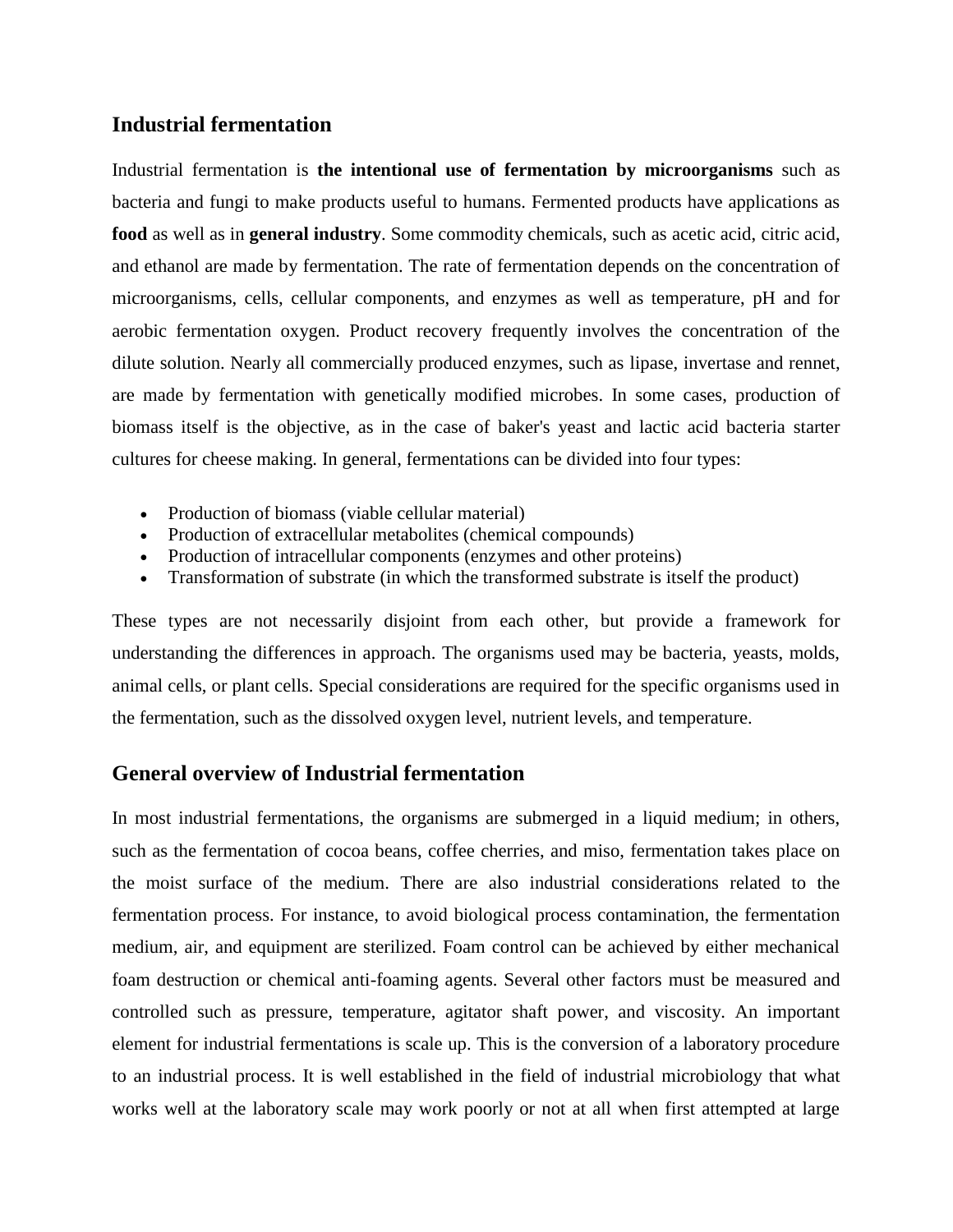scale. It is generally not possible to take fermentation conditions that have worked in the laboratory and blindly apply them to industrial-scale equipment. Although many parameters have been tested for use as scale up criteria, there is no general formula because of the variation in fermentation processes. The most important methods are the maintenance of constant power consumption per unit of broth and the maintenance of constant volumetric transfer rate.

#### **Phases of microbial growth**

When a particular organism is introduced into a selected growth medium, the medium is inoculated with the particular organism. Growth of the inoculum does not occur immediately, but takes a little while. This is the period of adaptation, called the lag phase. Following the lag phase, the rate of growth of the organism steadily increases, for a certain period—this period is the log or exponential phase. After a certain time of exponential phase, the rate of growth slows down, due to the continuously falling concentrations of nutrients and/or continuously increasing (accumulating) concentrations of toxic substances. This phase, where the increase of the rate of growth is checked, is the deceleration phase. After the deceleration phase, growth ceases and the culture enters a stationary phase or a steady state. The biomass remains constant, except when certain accumulated chemicals in the culture lyse the cells (chemolysis). Unless other microorganisms contaminate the culture, the chemical constitution remains unchanged. If all of the nutrients in the medium are consumed, or if the concentration of toxins is too great, the cells may become [scenescent](https://en.wikipedia.org/wiki/Senescence) and begin to die off. The total amount of biomass may not decrease, but the number of viable organisms will decrease.

#### **Fermentation Medium**

The microbes used for fermentation grow in (or on) specially designed [growth medium](https://en.wikipedia.org/wiki/Growth_medium) which supplies the nutrients required by the organisms. A variety of media exists, but invariably contains a carbon source, a nitrogen source, water, salts, and micronutrients. In the production of wine, the medium is grape must. In the production of bio-ethanol, the medium may consist mostly of whatever inexpensive carbon source is available.

Carbon sources are typically sugars or other carbohydrates, although in the case of substrate transformations (such as the production of vinegar) the carbon source may be an alcohol or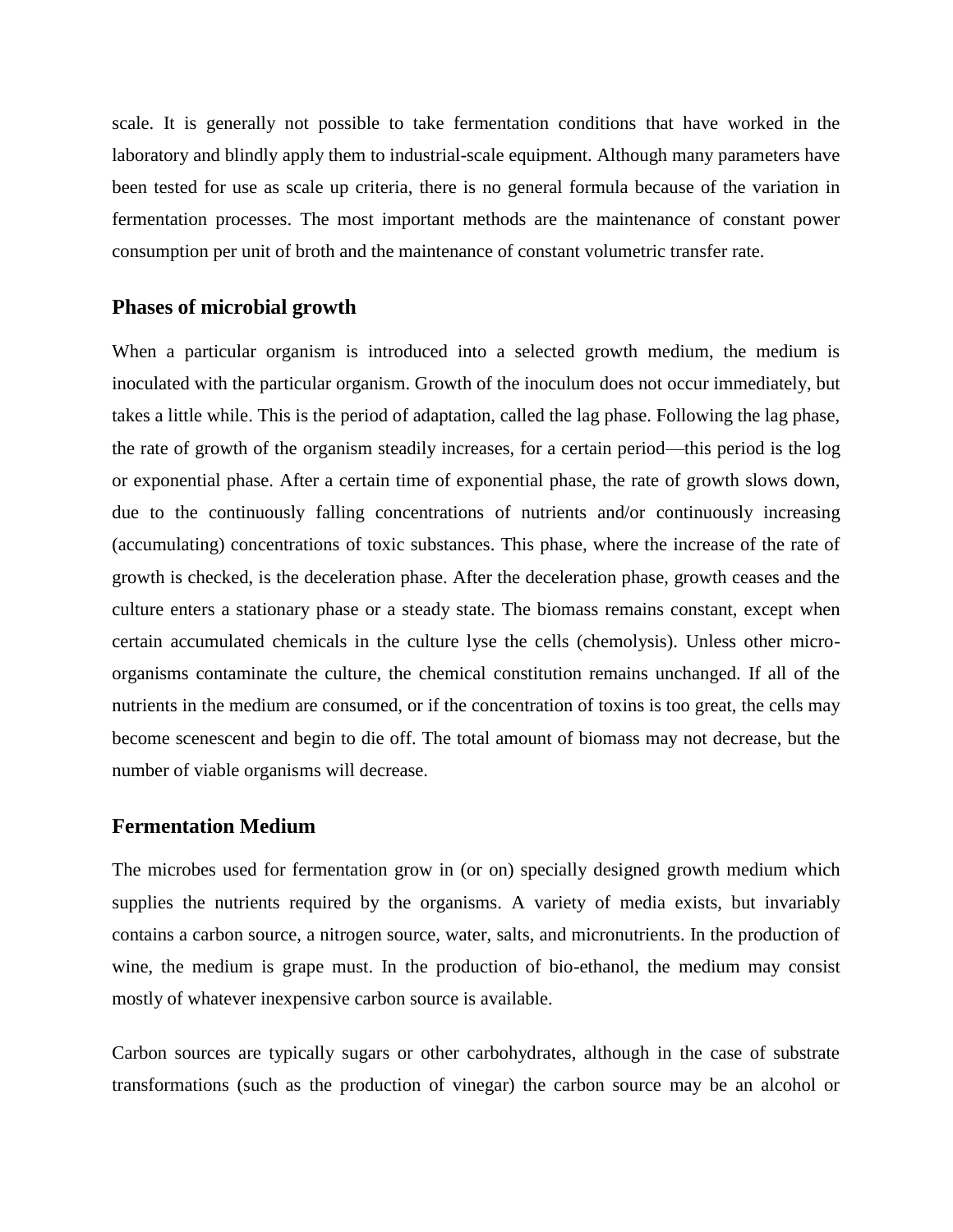something else altogether. For large scale fermentations, such as those used for the production of ethanol, inexpensive sources of carbohydrates, such as [molasses,](https://en.wikipedia.org/wiki/Molasses) [corn steep liquor,](https://en.wikipedia.org/wiki/Corn_steep_liquor) sugar cane juice, or sugar beet juice are used to minimize costs. More sensitive fermentations may instead use purified [glucose,](https://en.wikipedia.org/wiki/Glucose) [sucrose,](https://en.wikipedia.org/wiki/Sucrose) [glycerol](https://en.wikipedia.org/wiki/Glycerol) or other sugars, which reduces variation and helps ensure the purity of the final product. Organisms meant to produce enzymes such as [beta galactosidase,](https://en.wikipedia.org/wiki/Beta_galactosidase) [invertase](https://en.wikipedia.org/wiki/Invertase) or other amylases may be fed starch to select for organisms that express the enzymes in large quantity.

[Fixed nitrogen](https://en.wikipedia.org/wiki/Nitrogen_fixation) sources are required for most organisms to synthesize [proteins,](https://en.wikipedia.org/wiki/Proteins) [nucleic acids](https://en.wikipedia.org/wiki/Nucleic_acid) and other cellular components. Depending on the enzyme capabilities of the organism, nitrogen may be provided as bulk protein, such as soy meal; as pre-digested polypeptides, such as [peptone](https://en.wikipedia.org/wiki/Peptone) or [tryptone;](https://en.wikipedia.org/wiki/Tryptone) or as ammonia or nitrate salts. Cost is also an important factor in the choice of a nitrogen source. Phosphorus is needed for production of [phospholipids](https://en.wikipedia.org/wiki/Phospholipids) in cellular membranes and for the production of [nucleic acids.](https://en.wikipedia.org/wiki/Nucleic_acid) The amount of phosphate which must be added depends upon the composition of the broth and the needs of the organism, as well as the objective of the fermentation. For instance, some cultures will not produce secondary metabolites in the presence of phosphate.

Growth factors and trace nutrients are included in the fermentation broth for organisms incapable of producing all of the vitamins they require. [Yeast extract](https://en.wikipedia.org/wiki/Yeast_extract) is a common source of micronutrients and vitamins for fermentation media. Inorganic nutrients, including [trace elements](https://en.wikipedia.org/wiki/Trace_element) such as iron, zinc, copper, manganese, molybdenum and cobalt are typically present in unrefined carbon and nitrogen sources, but may have to be added when purified carbon and nitrogen sources are used. Fermentations which produce large amounts of gas (or which require the addition of gas) will tend to form a layer of foam, since fermentation broth typically contains a variety of foamreinforcing proteins, peptides or starches. To prevent this foam from occurring or accumulating, [antifoaming agents](https://en.wikipedia.org/wiki/Antifoaming_agent) may be added. Mineral buffering salts, such as carbonates and phosphates, may be used to stabilize pH near optimum. When metal ions are present in high concentrations, use of a [chelating agent](https://en.wikipedia.org/wiki/Chelator) may be necessary.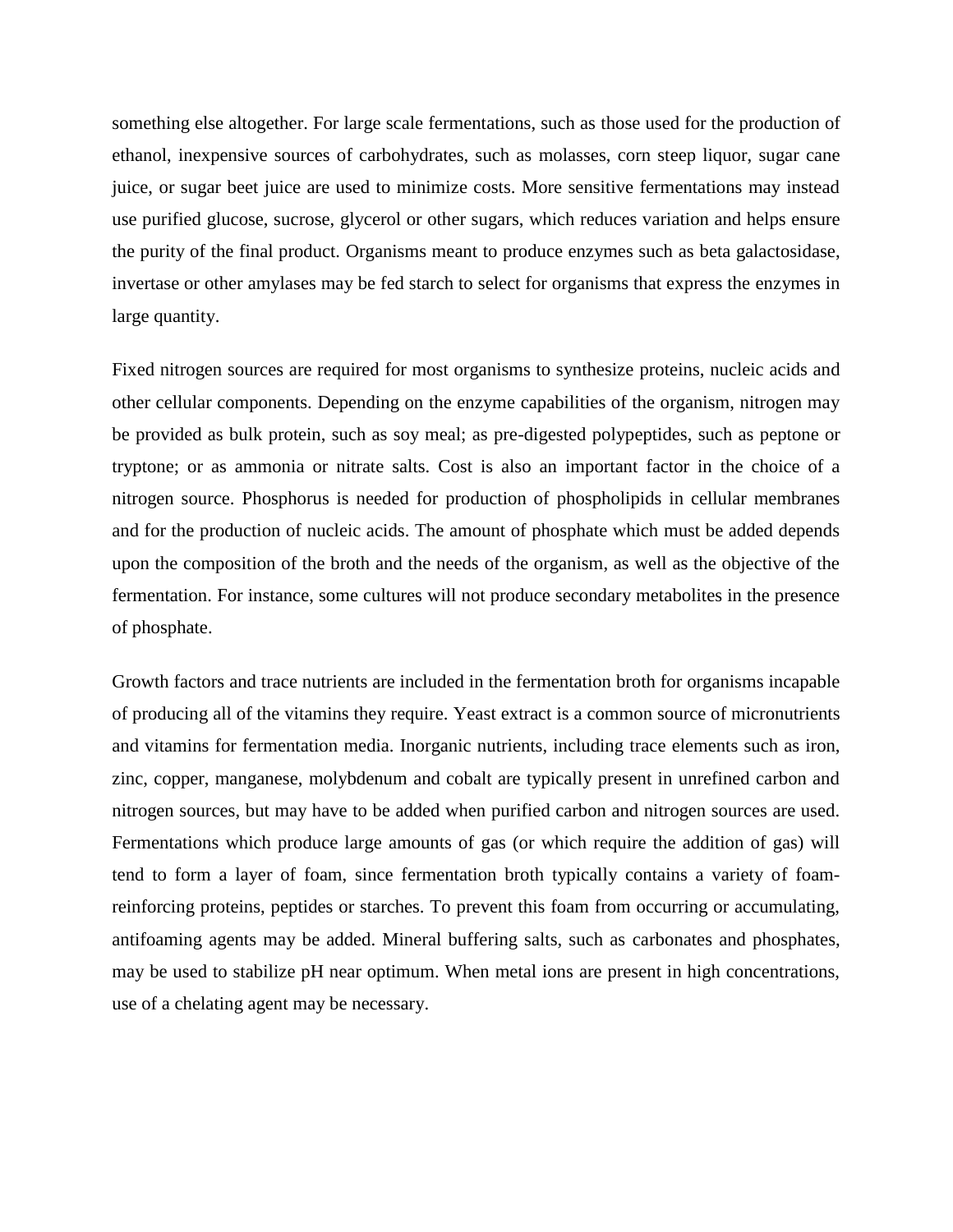## **Production of biomass**

[Microbial](https://en.wikipedia.org/wiki/Microbial) [cells](https://en.wikipedia.org/wiki/Cell_%28biology%29) or [biomass](https://en.wikipedia.org/wiki/Biomass) is sometimes the intended product of fermentation. Examples include [single cell protein,](https://en.wikipedia.org/wiki/Single_cell_protein) [baker's](https://en.wikipedia.org/wiki/Bakers_yeast) yeast, *[Lactobacillus,](https://en.wikipedia.org/wiki/Lactobacillus) [E. coli,](https://en.wikipedia.org/wiki/E._coli)* and others. In the case of single-cell protein, [algae](https://en.wikipedia.org/wiki/Algae) are grown in large open ponds which allow photosynthesis to occur. If the biomass is to be used for inoculation of other fermentations, care must be taken to prevent [mutations](https://en.wikipedia.org/wiki/Mutation) from occurring.

## **Production of extracellular metabolites**

Microbial [metabolites](https://en.wikipedia.org/wiki/Metabolite) can be divided into two groups: those produced during the growth phase of the organism, called **primary metabolites** and those produced during the stationary phase, called **secondary metabolites**. Some examples of primary metabolites are [ethanol,](https://en.wikipedia.org/wiki/Ethanol) [citric acid,](https://en.wikipedia.org/wiki/Citric_acid) [glutamic acid,](https://en.wikipedia.org/wiki/Glutamic_acid) [lysine,](https://en.wikipedia.org/wiki/Lysine) [vitamins](https://en.wikipedia.org/wiki/Vitamin) and [polysaccharides.](https://en.wikipedia.org/wiki/Polysaccharide) Some examples of secondary metabolites are [penicillin,](https://en.wikipedia.org/wiki/Penicillin) [cyclosporin A,](https://en.wikipedia.org/wiki/Cyclosporin_A) [gibberellin,](https://en.wikipedia.org/wiki/Gibberellin) and [lovastatin.](https://en.wikipedia.org/wiki/Lovastatin)

## **Primary metabolites**

[Primary metabolites](https://en.wikipedia.org/wiki/Primary_metabolite) are compounds made during the ordinary metabolism of the organism during the growth phase. A common example is ethanol or lactic acid, produced during [glycolysis.](https://en.wikipedia.org/wiki/Glycolysis) Citric acid is produced by some strains of *[Aspergillus niger](https://en.wikipedia.org/wiki/Aspergillus_niger)* as part of the [citric acid](https://en.wikipedia.org/wiki/Citric_acid_cycle)  [cycle](https://en.wikipedia.org/wiki/Citric_acid_cycle) to acidify their environment and prevent competitors from taking over. Glutamate is produced by some *[Micrococcus](https://en.wikipedia.org/wiki/Micrococcus)* species, and some *[Corynebacterium](https://en.wikipedia.org/wiki/Corynebacterium)* species produce lysine, threonine, tryptophan and other amino acids. All of these compounds are produced during the normal "business" of the cell and released into the environment. There is therefore no need to rupture the cells for product recovery.

## **Secondary metabolites**

[Secondary metabolites](https://en.wikipedia.org/wiki/Secondary_metabolite) are compounds made in the stationary phase; penicillin, for instance, prevents the growth of bacteria which could compete with *[Penicillium](https://en.wikipedia.org/wiki/Penicillium)* molds for resources. Some bacteria, such as *[Lactobacillus](https://en.wikipedia.org/wiki/Lactobacillus)* species, are able to produce [bacteriocins](https://en.wikipedia.org/wiki/Bacteriocin) which prevent the growth of bacterial competitors as well. These compounds are of obvious value to humans wishing to prevent the growth of bacteria, either as [antibiotics](https://en.wikipedia.org/wiki/Antibiotic) or as [antiseptics](https://en.wikipedia.org/wiki/Antiseptic) (such as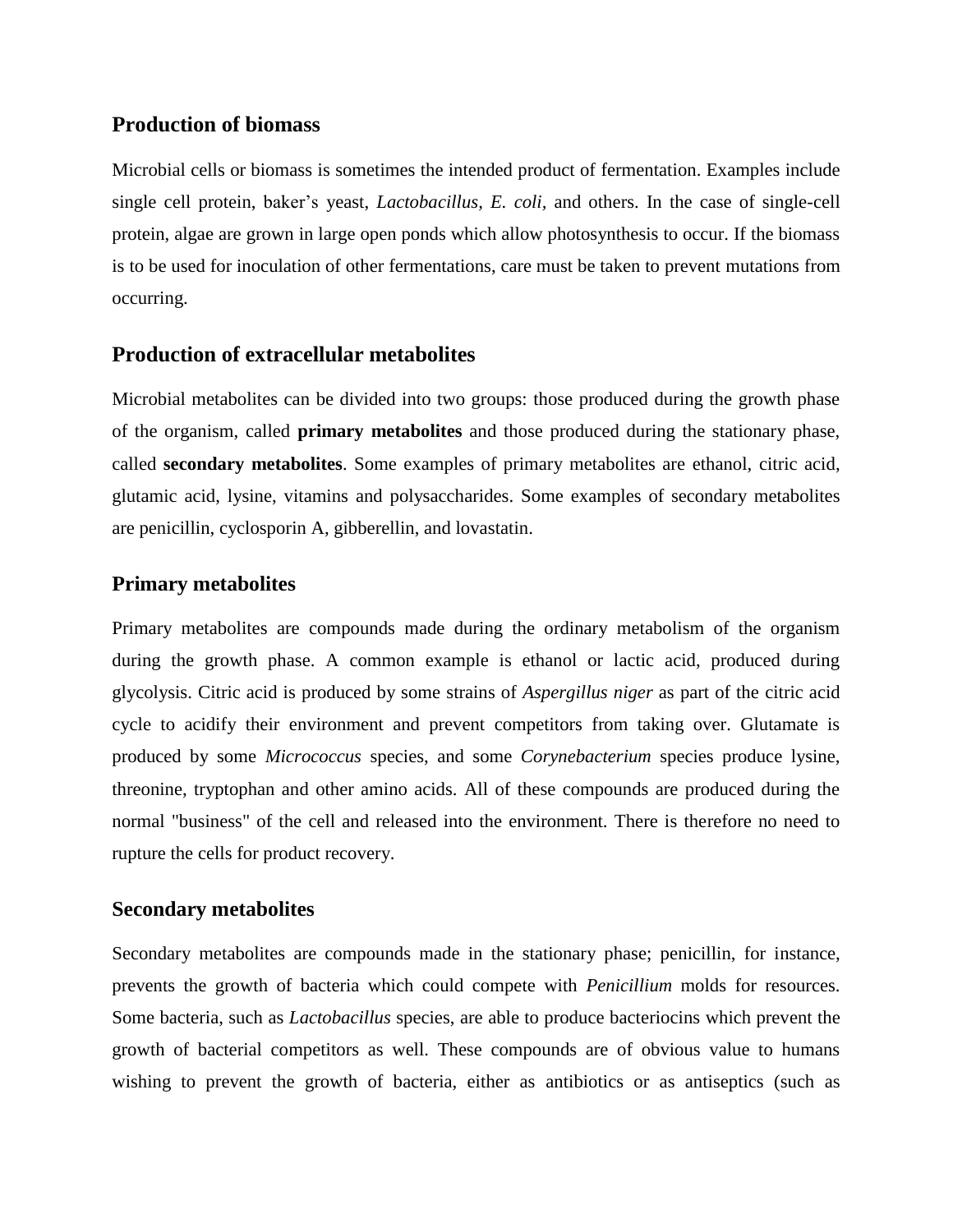[gramicidin S\)](https://en.wikipedia.org/wiki/Gramicidin_S). Fungicides, such as [griseofulvin](https://en.wikipedia.org/wiki/Griseofulvin) are also produced as secondary metabolites. Typically secondary metabolites are not produced in the presence of glucose or other carbon sources which would encourage growth, and like primary metabolites are released into the surrounding medium without rupture of the cell membrane.

#### **Production of intracellular components**

Of primary interest among the intracellular components are microbial [enzymes:](https://en.wikipedia.org/wiki/Enzyme) [catalase,](https://en.wikipedia.org/wiki/Catalase) [amylase,](https://en.wikipedia.org/wiki/Amylase) [protease,](https://en.wikipedia.org/wiki/Protease) [pectinase,](https://en.wikipedia.org/wiki/Pectinase) [glucose isomerase,](https://en.wikipedia.org/wiki/Glucose_isomerase) [cellulase,](https://en.wikipedia.org/wiki/Cellulase) [hemicellulase,](https://en.wikipedia.org/wiki/Hemicellulase) [lipase,](https://en.wikipedia.org/wiki/Lipase) [lactase,](https://en.wikipedia.org/wiki/Lactase) [streptokinase](https://en.wikipedia.org/wiki/Streptokinase) and many others. Recombinant proteins, such as [insulin,](https://en.wikipedia.org/wiki/Insulin) [hepatitis B vaccine,](https://en.wikipedia.org/wiki/Hepatitis_B_vaccine) [interferon,](https://en.wikipedia.org/wiki/Interferon) [granulocyte colony-stimulating factor,](https://en.wikipedia.org/wiki/Granulocyte_colony-stimulating_factor) [streptokinase](https://en.wikipedia.org/wiki/Streptokinase) and others are also made this way. The largest difference between this process and the others is that the cells must be ruptured (lysed) at the end of fermentation, and the environment must be manipulated to maximize the amount of the product. Furthermore, the product (typically a protein) must be separated from all of the other cellular proteins in the lysate to be purified.

## **Transformation of substrate**

Substrate transformation involves the transformation of a specific compound into another, such as in the case of [phenylacetylcarbinol,](https://en.wikipedia.org/wiki/Phenylacetylcarbinol) and [steroid](https://en.wikipedia.org/wiki/Steroid) [biotransformation,](https://en.wikipedia.org/wiki/Biotransformation) or the transformation of a raw material into a finished product, in the case of food fermentations and sewage treatment.

#### **Food fermentation**

Ancient fermented food processes, such as making [bread,](https://en.wikipedia.org/wiki/Bread) [wine,](https://en.wikipedia.org/wiki/Wine) [cheese,](https://en.wikipedia.org/wiki/Cheese) [curds,](https://en.wikipedia.org/wiki/Curds) [idli,](https://en.wikipedia.org/wiki/Idli) [dosa,](https://en.wikipedia.org/wiki/Dosa) etc., can be dated to more than [seven thousand years ago.](https://en.wikipedia.org/wiki/5th_millennium_BC) They were developed long before man had any knowledge of the existence of the [microorganisms](https://en.wikipedia.org/wiki/Microorganism) involved. Some foods such as [Marmite](https://en.wikipedia.org/wiki/Marmite) are the byproduct of the fermentation process, in this case in the production of [beer.](https://en.wikipedia.org/wiki/Beer)

### **Ethanol fuel**

Fermentation is the main source of ethanol in the production of [Ethanol fuel.](https://en.wikipedia.org/wiki/Ethanol_fuel) Common crops such as sugar cane, potato, cassava and corn are fermented by yeast to produce ethanol which is further processed to become fuel.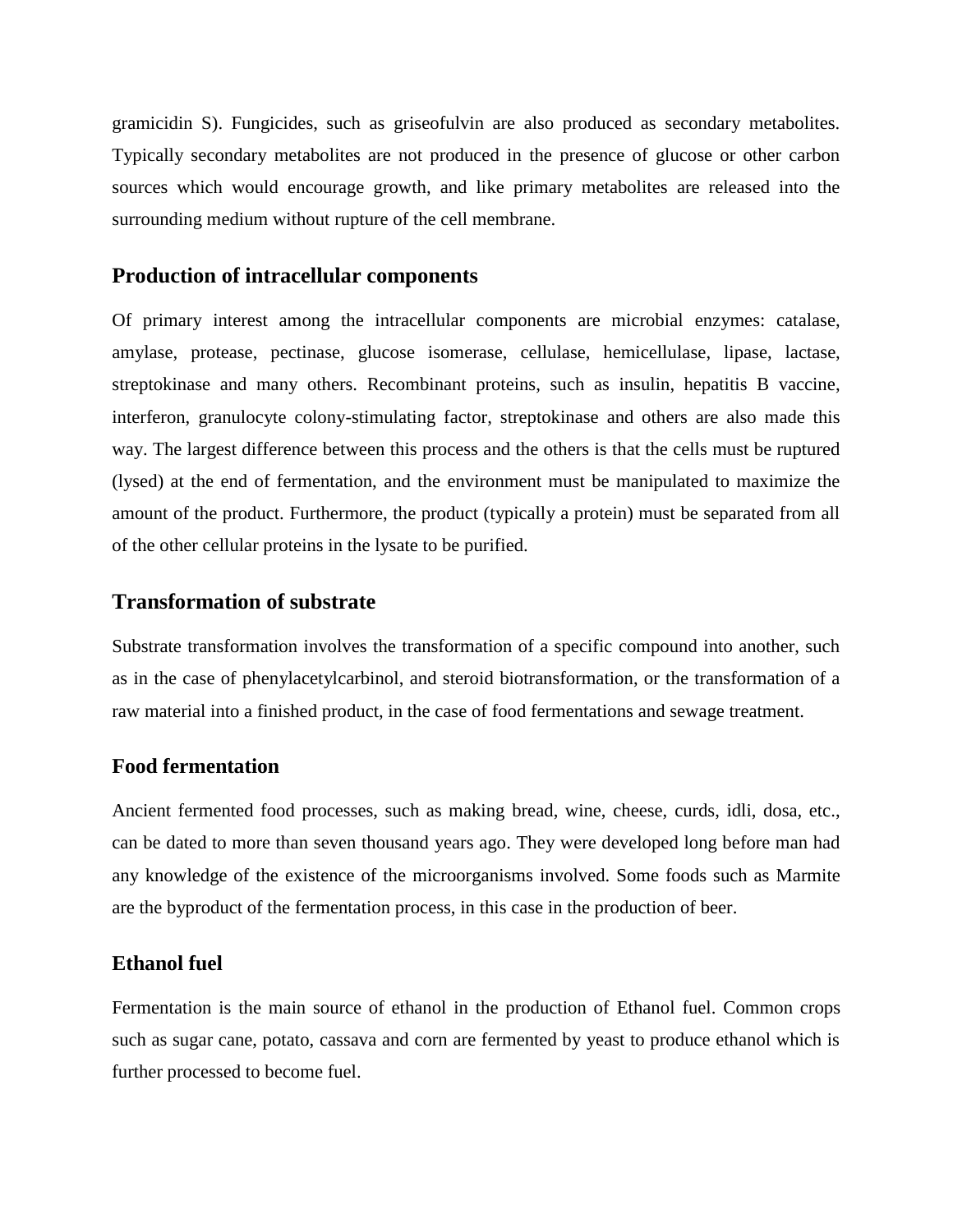#### **Sewage treatment**

In the process of sewage treatment, sewage is digested by enzymes secreted by bacteria. Solid organic matters are broken down into harmless, soluble substances and carbon dioxide. Liquids that result are disinfected to remove pathogens before being discharged into rivers or the sea or can be used as liquid fertilizers. Digested solids, known also as sludge, is dried and used as fertilizer. Gaseous byproducts such as methane can be utilized as **[biogas](https://en.wikipedia.org/wiki/Biogas)** to fuel electrical generators. One advantage of bacterial digestion is that it reduces the bulk and odor of sewage, thus reducing space needed for dumping. The main disadvantage of bacterial digestion in sewage disposal is that it is a very slow process.

## **Agricultural Feed**

A wide variety of agroindustrial waste products can be fermented to use as food for animals, especially ruminants. Fungi have been employed to break down cellulosic wastes to increase protein content and improve *in vitro* digestibility.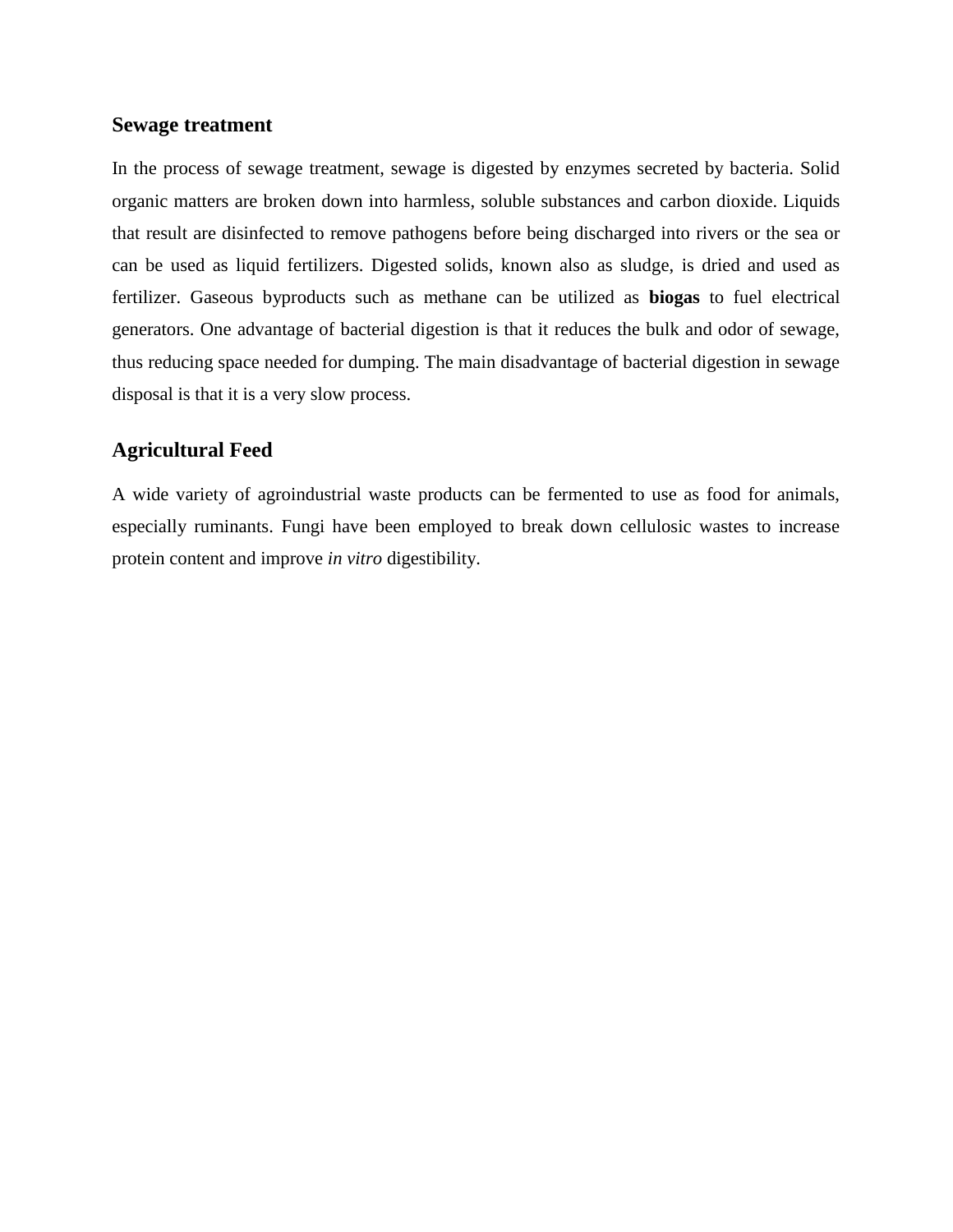# **BIOASSAY**

**Bioassay** (commonly used shorthand for **biological assay or assessment**), or **biological standardization** is a type of scientific [experiment.](https://en.wikipedia.org/wiki/Experiment) A bioassay involves the use of live animal or plant (*in vivo*) or tissue or cell (*in vitro*) to determine the biological activity of a substance, such as a hormone or drug. Bioassays are typically conducted to measure the effects of a substance on a living [organism](https://en.wikipedia.org/wiki/Organism) and are essential in the development of new [drugs](https://en.wikipedia.org/wiki/Drugs) and in monitoring environmental [pollutants.](https://en.wikipedia.org/wiki/Pollutant) Both are procedures by which the [potency](https://en.wikipedia.org/wiki/Potency_%28pharmacology%29) or the nature of a substance is estimated by studying its effects on [living matter.](https://en.wikipedia.org/wiki/Living_matter) A bioassay can also be used to determine the concentration of a particular constitution of a mixture that may cause harmful effects on organisms or the environment.

#### **Use of bioassays**

Bioassays are procedures that can determine the concentration or purity or biological activity of a substance such as vitamin, hormone or plant growth factor by measuring the effect on an organism, tissue, cells, enzyme or receptor. Bioassays may be [qualitative](https://en.wiktionary.org/wiki/qualitative) or [quantitative.](https://en.wiktionary.org/wiki/quantitative) Qualitative bioassays are used for assessing the physical effects of a substance that may not be quantified, such as seeds fail to germinate or develop abnormally [deformity.](https://en.wikipedia.org/wiki/Deformity) An example of a qualitative bioassay includes [Arnold Adolph Berthold's](https://en.wikipedia.org/wiki/Arnold_Adolph_Berthold) famous experiment on castrated chickens. This analysis found that by removing the testicles of a chicken, it would not develop into a rooster because the endocrine signals necessary for this process were not available. Quantitative bioassays involve estimation of the dose-response curve, how the response changes with increasing dose. That dose-response relation allows estimation of the dose or concentration of a substance associated with a specific biological response, such as the LC50 (concentration killing 50% of the exposed organisms). Quantitative bioassays are typically analyzed using the methods of [biostatistics.](https://en.wikipedia.org/wiki/Biostatistics)

## **Purpose of bioassays**

- 1. Measurement of the [pharmacological](https://en.wikipedia.org/wiki/Pharmacology) activity of new or chemically undefined substances
- 2. Investigation of the function of [endogenous mediators](https://en.wikipedia.org/wiki/Endogenous_mediator)
- 3. Determination of the [side-effect profile,](https://en.wikipedia.org/wiki/Adverse_effect_%28medicine%29) including the degree of [drug toxicity](https://en.wikipedia.org/wiki/Drug_toxicity)
- 4. Measurement of the concentration of known substances (alternatives to the use of whole animals have made this use obsolete)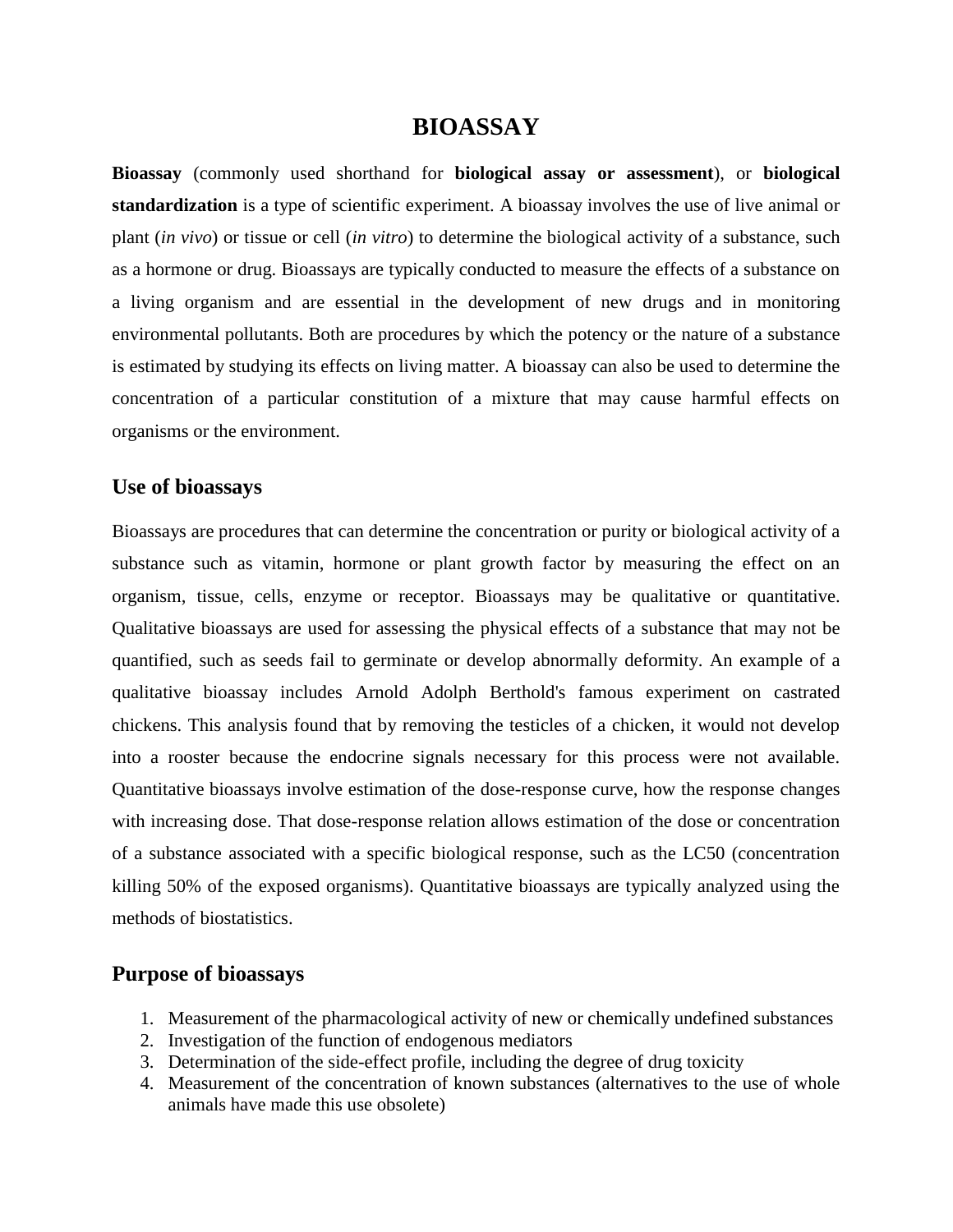- 5. Assessing the amount of pollutants being released by a particular source, such as [wastewater](https://en.wikipedia.org/wiki/Wastewater) or [urban](https://en.wikipedia.org/wiki/Urban_area) [runoff.](https://en.wikipedia.org/wiki/Surface_runoff)
- 6. Determining the specificity of certain enzymes to certain substrates.

# **Types of bioassays**

Bioassays are of two types:

**Quantal:** A quantal assay involves an "all or none response".

**Graded:** Graded assays are based on the observation that there is a proportionate increase in the observed response following an increase in the concentration or dose. The parameters employed in such bioassays are based on the nature of the effect the substance is expected to produce. For example: contraction of smooth muscle preparation for assaying histamine or the study of blood pressure response in case of adrenaline.

A graded bioassay can be performed by employing any of the below-mentioned techniques. The choice of procedure depends on:

- 1. The precision of the assay required
- 2. The quantity of the sample substance available
- 3. The availability of the experimental animals.

# **Bioassay Techniques**

- 1. Matching Bioassay
- 2. Interpolation Method
- 3. Bracketing Method
- 4. Multiple Point Bioassay (i.e.-Three-point, Four-point and Six Point Bioassay)
- 5. Divided bioassay

**Matching Bioassay:** It is the simplest type of the bioassay. In this type of bioassay, response of the test substance taken first and the observed response is tried to match with the standard response. Several responses of the standard drug are recorded till a close matching point to that of the test substance is observed. A corresponding concentration is thus calculated. This assay is applied when the sample size is too small. Since the assay does not involve the recording of concentration response curve, the sensitivity of the preparation is not taken into consideration. Therefore, precision and reliability is not very good.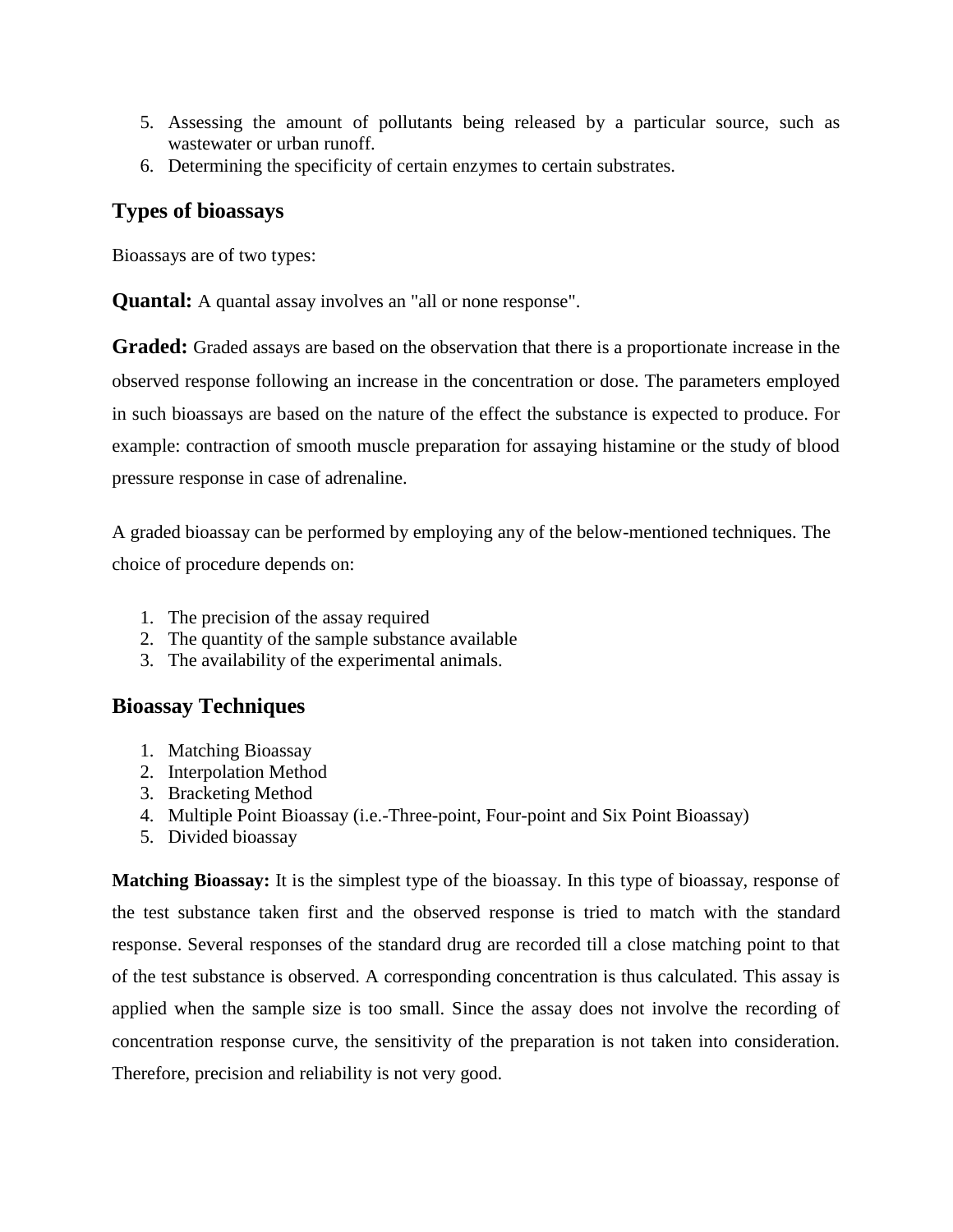**Interpolation bioassay:** Bioassays are conducted by determining the amount of preparation of unknown potency required to produce a definite effect on suitable test animals or organs or tissue under standard conditions. This effect is compared with that of a standard. Thus the amount of the test substance required to produce the same biological effect as a given quantity the unit of a standard preparation is compared and the potency of the unknown is expressed as a % of that of the standard by employing a simple formula.

Many times, a reliable result cannot be obtained using this calculation. Therefore it may be necessary to adopt more precise methods of calculating potency based upon observations of relative, but not necessarily equal effects, likewise, statistical methods may also be employed. The data (obtained from either of assay techniques used) on which bioassay are based may be classified as quantal or graded response. Both these depend ultimately on plotting or making assumption concerning the form of DRC.

## **Environmental bioassays**

Environmental bioassays are generally a broad-range survey of [toxicity.](https://en.wikipedia.org/wiki/Toxicity) A toxicity identification evaluation is conducted to determine what the relevant [toxicants](https://en.wikipedia.org/wiki/Toxicant) are. Although bioassays are beneficial in determining the biological activity within an organism, they can often be timeconsuming and laborious. Organism-specific factors may result in data that are not applicable to others in that species. For these reasons, other biological techniques are often employed, including [radio-immunoassays.](https://en.wikipedia.org/wiki/Radioimmunoassay)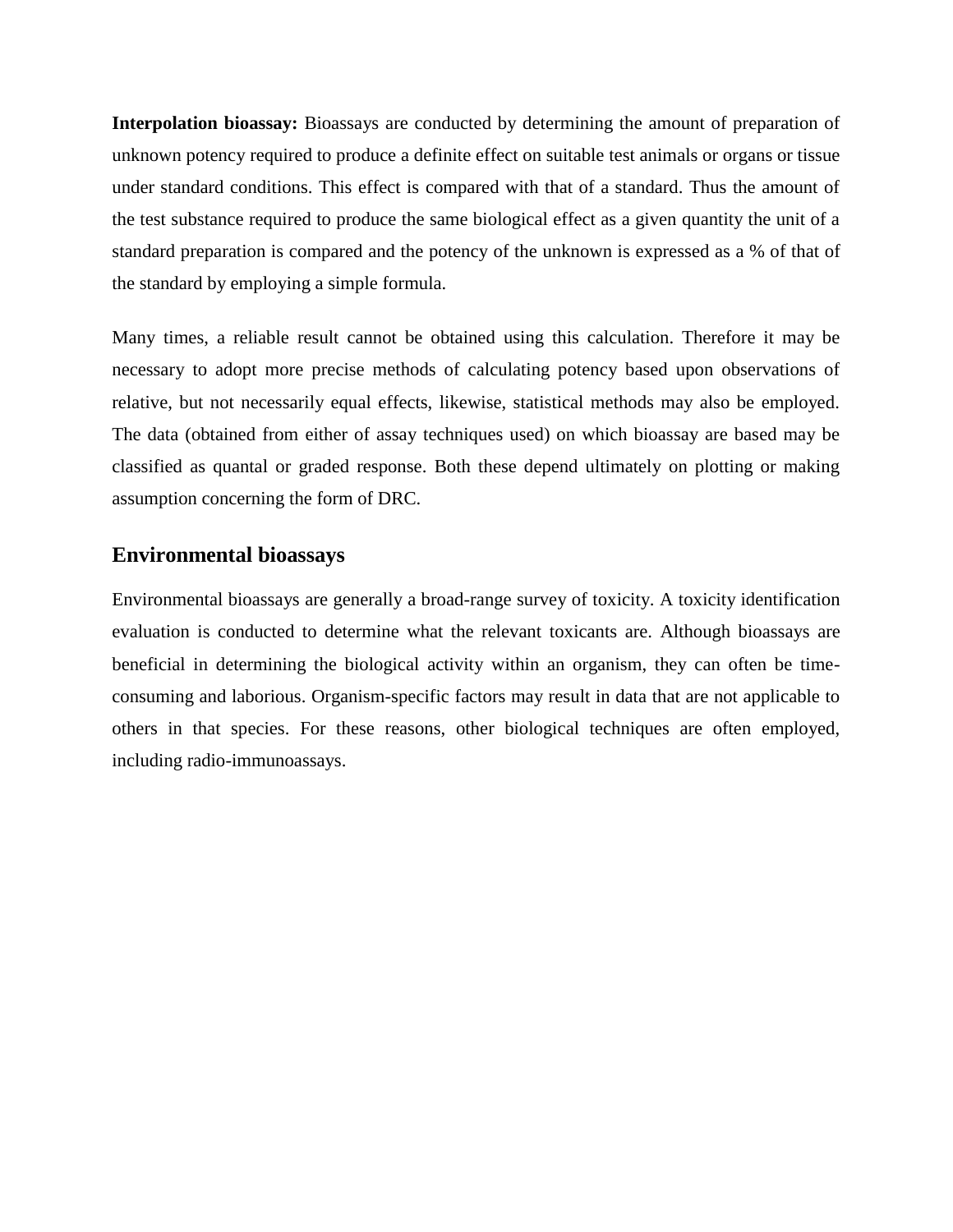# **QUALITY CONTROL**

Quality control, or QC for short, is a process by which entities review the quality of all factors involved in production. [ISO 9000](https://en.wikipedia.org/wiki/ISO_9000) defines quality control as "A part of quality management focused on fulfilling quality requirements".

This approach places an emphasis on three aspects:

- 1. Elements such as controls, job management, defined and well managed processes, performance and integrity criteria, and identification of records
- 2. Competence, such as knowledge, skills, experience, and qualifications
- 3. Soft elements, such as personnel, [integrity,](https://en.wikipedia.org/wiki/Integrity) [confidence,](https://en.wikipedia.org/wiki/Confidence) [organizational culture,](https://en.wikipedia.org/wiki/Organizational_culture) [motivation,](https://en.wikipedia.org/wiki/Motivation) [team spirit,](https://en.wikipedia.org/wiki/Team_spirit) and quality relationships.

Controls include product [inspection,](https://en.wikipedia.org/wiki/Inspection) where every product is examined visually, and often using a [stereo microscope](https://en.wikipedia.org/wiki/Stereo_microscope) for fine detail before the product is sold into the external market. Inspectors will be provided with lists and descriptions of unacceptable [product defects](https://en.wikipedia.org/wiki/Product_defect) such as [cracks](https://en.wikipedia.org/wiki/Fracture) or surface [blemishes](https://en.wiktionary.org/wiki/blemish) for example. The quality of the outputs is at risk if any of these three aspects is deficient in any way.

Quality control emphasizes [testing](https://en.wikipedia.org/wiki/Test_method) of [products](https://en.wikipedia.org/wiki/Product_%28business%29) to uncover defects and reporting to management who make the decision to allow or deny product release, whereas [quality assurance](https://en.wikipedia.org/wiki/Quality_assurance) attempts to improve and stabilize production (and associated processes) to avoid, or at least minimize, issues which led to the defect(s) in the first place. For contract work, particularly work awarded by government agencies, quality control issues are among the top reasons for not renewing a contract.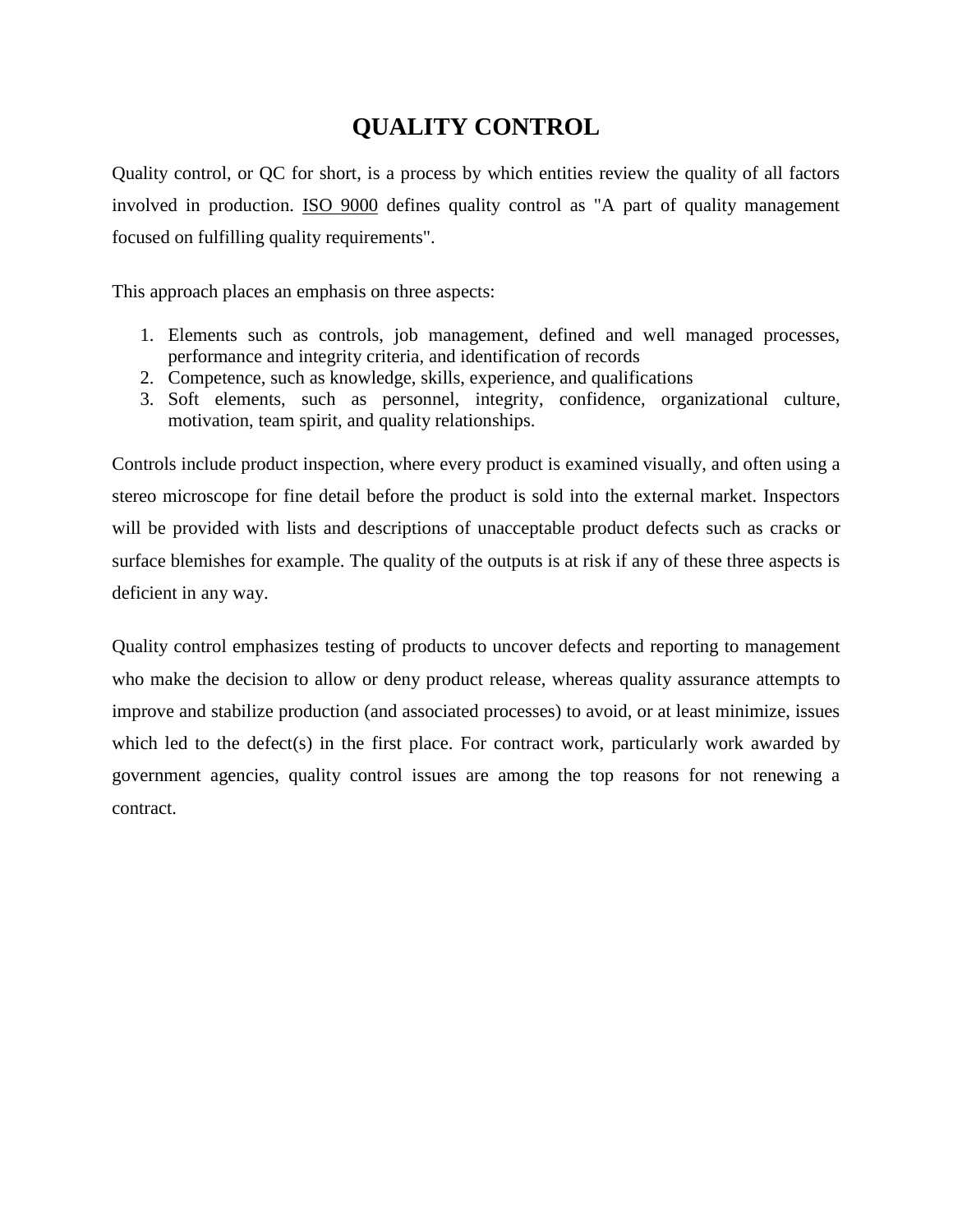# **SHELF LIFE OF PRODUCTS**

Shelf life is the length of time that a commodity may be stored without becoming unfit for use, consumption, or sale. In other words, it might refer to whether a commodity should no longer be on a pantry shelf (unfit for use), or just no longer on a supermarket shelf (unfit for sale, but not yet unfit for use). It applies to [cosmetics,](https://en.wikipedia.org/wiki/Cosmetics) [foods](https://en.wikipedia.org/wiki/Food) and [beverages,](https://en.wikipedia.org/wiki/Drink) [medical devices,](https://en.wikipedia.org/wiki/Medical_device) [medicines,](https://en.wikipedia.org/wiki/Medicine) [explosives,](https://en.wikipedia.org/wiki/Explosives) [pharmaceutical drugs,](https://en.wikipedia.org/wiki/Pharmaceutical_drug) [chemicals,](https://en.wikipedia.org/wiki/Chemical) [car tires,](https://en.wikipedia.org/wiki/Tire) [batteries,](https://en.wikipedia.org/wiki/Battery_%28electricity%29) and many other [perishable](https://en.wikipedia.org/wiki/Decomposition) items. In some regions, an advisory *best before***,** mandatory *use by*, or *freshness date* is required on packaged perishable foods.

# **Background**

Shelf life is the recommended maximum time for which products or fresh (harvested) produce can be stored, during which the defined quality of a specified proportion of the goods remains acceptable under expected (or specified) conditions of distribution, storage and display. Most expiration dates are used as guidelines based on normal and expected handling and exposure to temperature. Use prior to the expiration date does not guarantee the safety of a food or drug, and a product is not necessarily dangerous or ineffective after the expiration date.

According to the USDA, "canned foods are safe indefinitely as long as they are not exposed to freezing temperatures, or temperatures above 90  $\degree$ F (32.2 $\degree$  C). If the cans look ok, they are safe to use. Discard cans that are dented, rusted, or swollen. High-acid canned foods (tomatoes, fruits) will keep their best quality for 12 to 18 months; low-acid canned foods (meats, vegetables) for 2 to 5 years 80 °F (27 °C).

"Sell by date" is a less ambiguous term for what is often referred to as an "expiration date". Most food is still edible after the expiration date. A product that has passed its shelf life might still be safe, but quality is no longer guaranteed. In most food stores, waste is minimized by using [stock](https://en.wikipedia.org/wiki/Stock_rotation)  [rotation,](https://en.wikipedia.org/wiki/Stock_rotation) which involves moving products with the earliest sell by date from the warehouse to the sales area, and then to the front of the shelf, so that most shoppers will pick them up first and thus they are likely to be sold before the end of their shelf life. This is important, as consumers enjoy fresher goods, and furthermore some stores can be fined for selling out of date products; most if not all would have to mark such products down as [wasted,](https://en.wikipedia.org/wiki/Food_waste) resulting in a financial loss.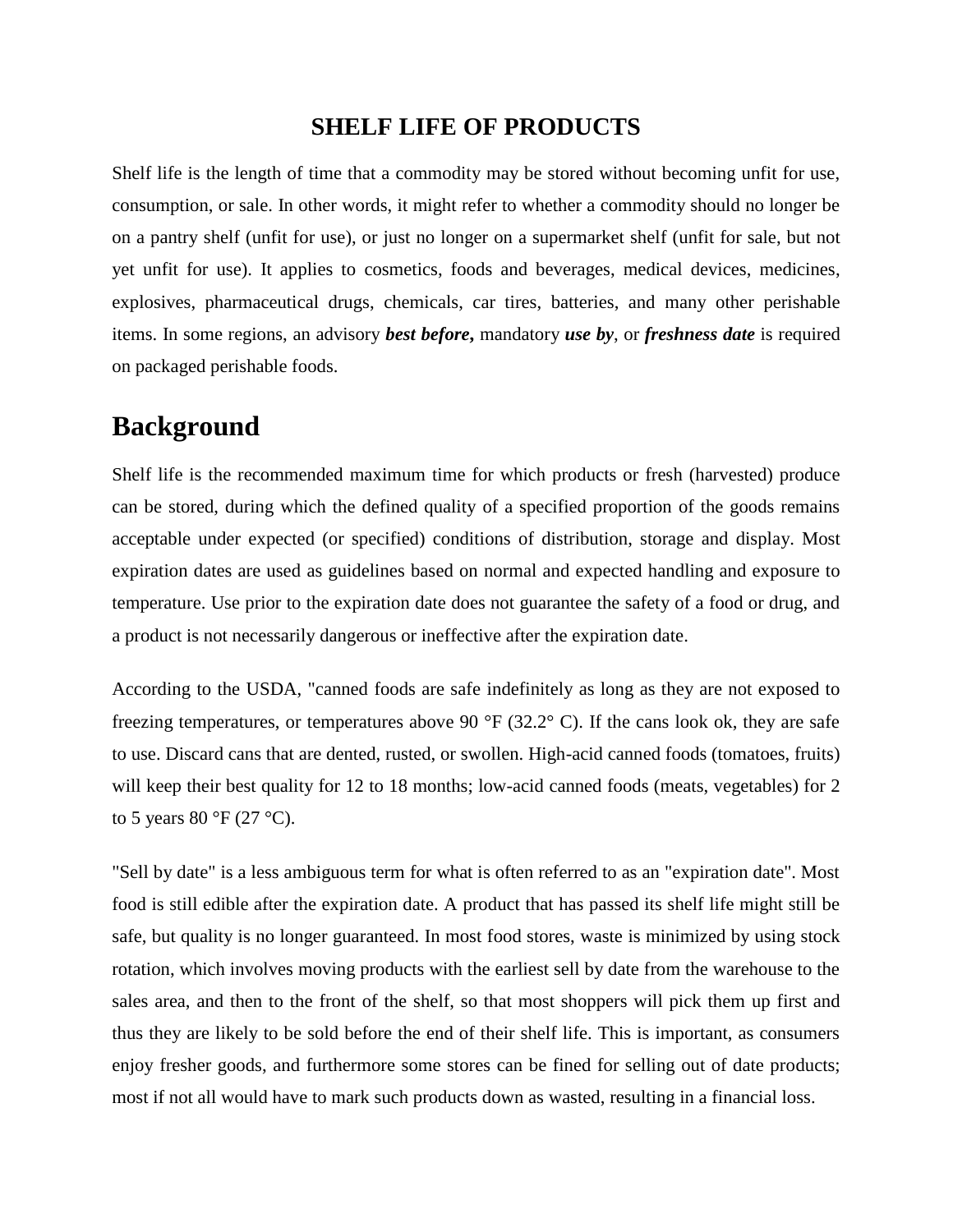Shelf life depends on the degradation mechanism of the specific product. Most can be influenced by several factors: exposure to [light,](https://en.wikipedia.org/wiki/Light) [heat,](https://en.wikipedia.org/wiki/Heat) moisture, transmission of [gase](https://en.wikipedia.org/wiki/Gas)s, mechanical [stress](https://en.wikipedia.org/wiki/Stress_%28physics%29) and contamination by things such as micro-organisms. Product quality is often mathematically modelled around a parameter (concentration of a chemical compound, a microbiological index, or moisture content).

For some foods, health issues are important in determining shelf life. Bacterial contaminants are ubiquitous, and foods left unused too long will often be contaminated by substantial amounts of bacterial colonies and become dangerous to eat, leading to [food poisoning.](https://en.wikipedia.org/wiki/Food_poisoning) However, shelf life alone is not an accurate indicator of how long the food can safely be stored. For example, pasteurized milk can remain fresh for five days after its sell-by date if it is refrigerated properly. In contrast, if milk already has harmful bacteria, the use-by dates become irrelevant.

The expiration date of pharmaceuticals specifies the date the manufacturer guarantees the full potency and safety of a drug. Most medications continue to be effective and safe for a time after the expiration date. A rare exception is a case of renal tubular acidosis purportedly caused by expired [tetracycline.](https://en.wikipedia.org/wiki/Tetracycline) A study conducted by the U.S. Food and Drug Administration covered over 100 drugs, prescription and over-the-counter. The study showed that about 90% of them were safe and effective as long as 15 years past their expiration dates. Joel Davis, a former FDA expiration-date compliance chief, said that with a handful of exceptions - notably nitroglycerin, insulin and some liquid antibiotics - most expired drugs are probably effective.

Shelf life is not significantly studied during drug development, and drug manufacturers have economic and liability incentives to specify shorter shelf lives so that consumers are encouraged to discard and repurchase products. One major exception is the [Shelf Life Extension Program](https://en.wikipedia.org/wiki/Shelf_Life_Extension_Program) (SLEP) of the [U.S. Department of Defense](https://en.wikipedia.org/wiki/U.S._Department_of_Defense) (DoD), which commissioned a major study of drug efficacy from the FDA starting in the mid-1980s. One criticism is that the U.S. [Food and Drug](https://en.wikipedia.org/wiki/Food_and_Drug_Administration)  [Administration](https://en.wikipedia.org/wiki/Food_and_Drug_Administration) (FDA) refused to issue guidelines based on SLEP research for normal marketing of pharmaceuticals even though the FDA performed the study. The SLEP and FDA signed a memorandum that scientific data could not be shared with the public, public health departments, other government agencies, and drug manufacturers. State and local programs are not permitted to participate. The failure to share data has caused foreign governments to refuse donations of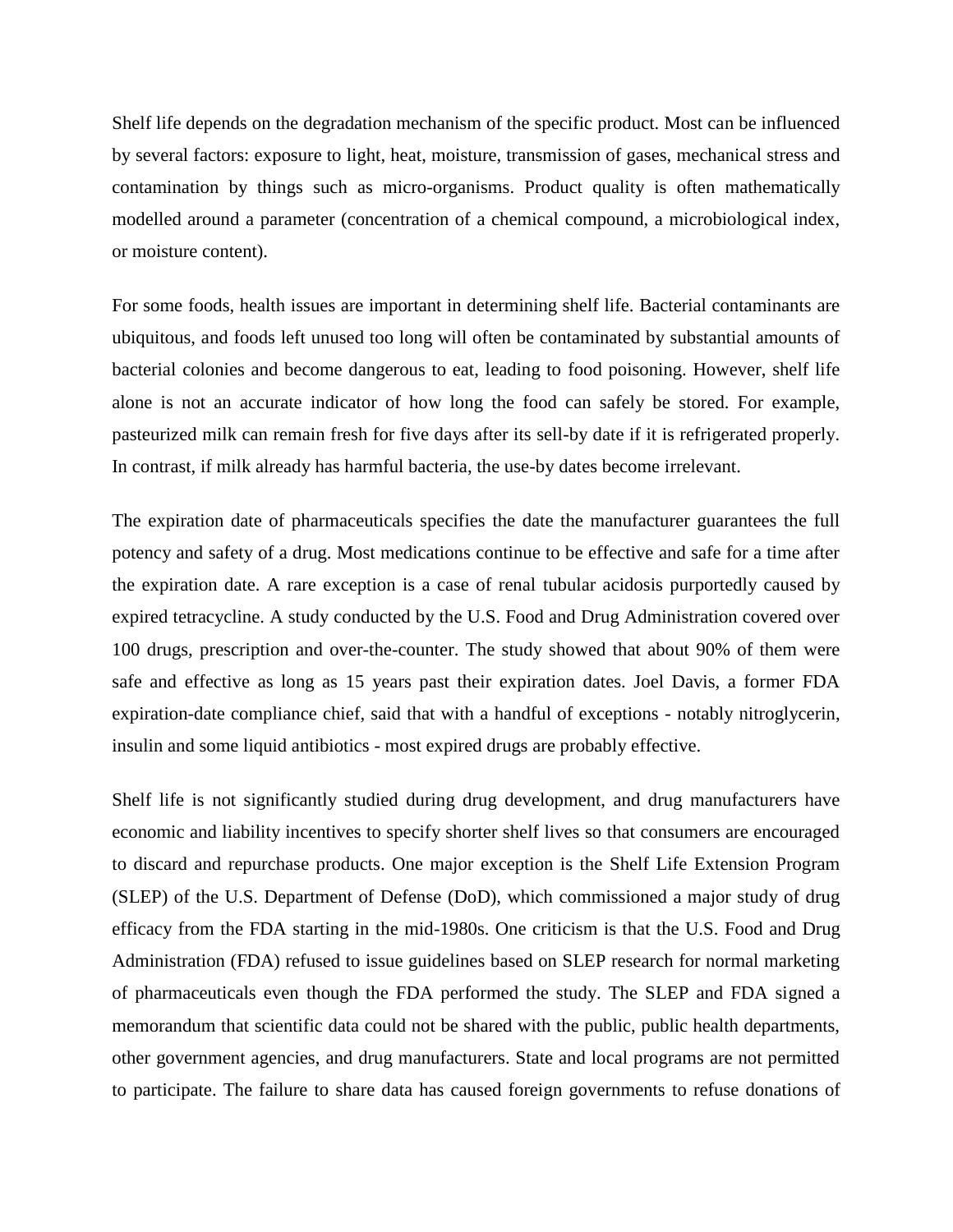expired medications. One exception occurred during the 2010 [Swine Flu Epidemic](https://en.wikipedia.org/wiki/Swine_flu_%28outbreak_in_the_US%29) when the FDA authorized expired [Tamiflu](https://en.wikipedia.org/wiki/Tamiflu) based on SLEP Data. The SLEP discovered that drugs such as [Cipro](https://en.wikipedia.org/wiki/Cipro) remained effective nine years after their shelf life, and, as a cost-saving measure, the US military routinely uses a wide range of SLEP tested products past their official shelf life if drugs have been stored properly.

[Preservatives](https://en.wikipedia.org/wiki/Preservative) and [antioxidants](https://en.wikipedia.org/wiki/Antioxidant) may be incorporated into some food and drug products to extend their shelf life. Some companies use [induction sealing](https://en.wikipedia.org/wiki/Induction_sealing) and [vacuum/](https://en.wikipedia.org/wiki/Vacuum)oxygen-barrier pouches to assist in the extension of the shelf life of their products where oxygen causes the loss.

The DoD Shelf-Life Program defines shelf-life as,

The total period of time beginning with the date of manufacture, date of cure (for elastomeric and rubber products only), date of assembly, or date of pack (subsistence only), and terminated by the date by which an item must be used (expiration date) or subjected to inspection, test, restoration, or disposal action; or after inspection/laboratory test/restorative action that an item may remain in the combined wholesale (including manufacture's) and retail storage systems and still be suitable for issue or use by the end user. Shelf-life is not to be confused with service-life (defined as, A general term used to quantify the average or standard life expectancy of an item or equipment while in use. When a shelf-life item is unpacked and introduced to mission requirements, installed into intended application, or merely left in storage, placed in preexpended bins, or held as [bench stock,](https://en.wikipedia.org/w/index.php?title=Bench_stock&action=edit&redlink=1) shelf-life management stops and service life begins).

Shelf life is often specified in conjunction with a specific product, package, and distribution system. For example, an [MRE](https://en.wikipedia.org/wiki/MRE) [field ration](https://en.wikipedia.org/wiki/Field_ration) is designed to have a shelf life of three years at 80 °F (27 °C) and six months at 100 °F (38 °C).

#### **Temperature control**

Nearly all chemical reactions can occur at normal temperatures (although different reactions proceed at different rates). However most reactions are accelerated by high temperatures and the degradation of foods and pharmaceuticals is no exception. The same applies to the breakdown of many chemical explosives into more unstable compounds. [Nitroglycerine](https://en.wikipedia.org/wiki/Nitroglycerin) is notorious. Old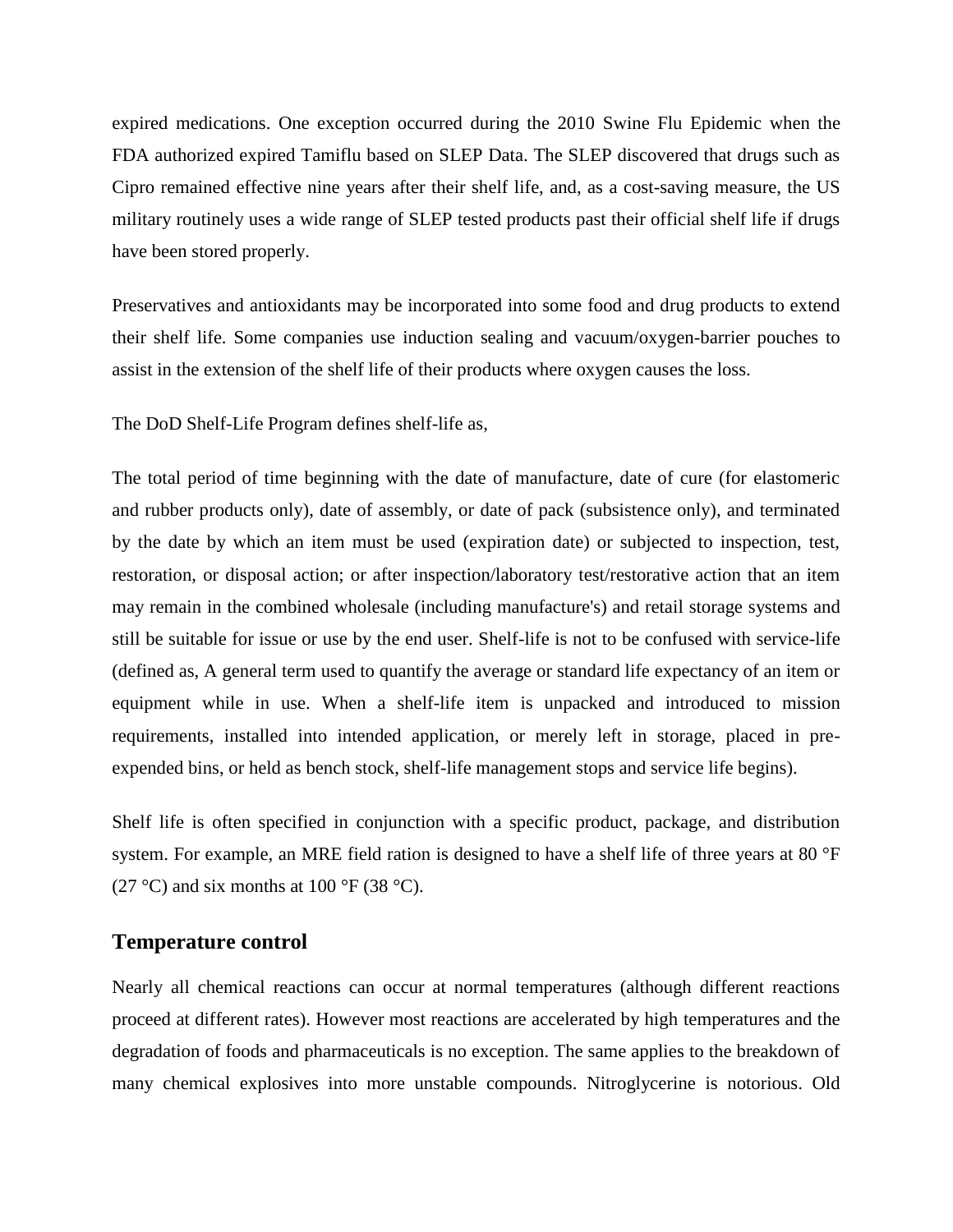[explosives](https://en.wikipedia.org/wiki/Explosive_material) are thus more dangerous (i.e. liable to be triggered to explode by very small disturbances, even trivial jiggling) than more recently manufactured explosives. [Rubber](https://en.wikipedia.org/wiki/Rubber) products also degrade as [sulphur](https://en.wikipedia.org/wiki/Sulfur) [bonds](https://en.wikipedia.org/wiki/Chemical_bond) induced during [vulcanization](https://en.wikipedia.org/wiki/Vulcanization) revert; this is why old [rubber bands](https://en.wikipedia.org/wiki/Rubber_band) and other rubber products soften and get crispy, and lose their elasticity as they age.

The usually quoted [rule of thumb](https://en.wikipedia.org/wiki/Rule_of_thumb) is that chemical reactions double their rate for each temperature increase of 10 °C (18 °F) because [activation energy](https://en.wikipedia.org/wiki/Activation_energy) barriers are more easily surmounted at higher temperatures. However, as with many rules of thumb, there are many [caveats](https://en.wiktionary.org/wiki/caveat) and exceptions. The rule works best for reactions with [activation energy](https://en.wikipedia.org/wiki/Activation_energy) values around 50 kJ/mole; many of these are important at the usual temperatures we encounter. It is often applied in shelf life estimation, sometimes wrongly. There is a widespread impression, for instance in industry, that "triple time" can be simulated in practice by increasing the temperature by 15 °C (27 °F), e.g., storing a product for one month at 35 °C (95 °F) simulates three months at 20 °C (68 °F). This is mathematically incorrect (if the rule was precisely accurate the required temperature increase would be about 15.8  $\rm{°C}$  (28.4  $\rm{°F}$ )), and in any case the rule is only a rough approximation and cannot always be relied on.

The same is true, up to a point, of the chemical reactions of living things. They are usually catalyzed by [enzymes](https://en.wikipedia.org/wiki/Enzyme) which change reaction rates, but with no variation in catalytic action, the rule of thumb is still mostly applicable. In the case of [bacteria](https://en.wikipedia.org/wiki/Bacterium) and [fungi,](https://en.wikipedia.org/wiki/Fungi) the reactions needed to feed and reproduce speed up at higher temperatures, up to the point that the proteins and other compounds in their cells themselves begin to break down, or [denature,](https://en.wikipedia.org/wiki/Denaturation_%28biochemistry%29) so quickly that they cannot be replaced. This is why high temperatures kill bacteria and other micro-organisms: 'tissue' breakdown reactions reach such rates that they cannot be compensated for and the cell dies. On the other hand, 'elevated' temperatures short of these result in increased growth and reproduction; if the organism is harmful, perhaps to dangerous levels.

Just as temperature increases speed up reactions, temperature decreases reduce them. Therefore, to make explosives stable for longer periods, or to keep rubber bands springy, or to force bacteria to slow down their growth, they can be cooled. That is why shelf life is generally extended by temperature control: [\(refrigeration,](https://en.wikipedia.org/wiki/Refrigeration) [insulated shipping containers,](https://en.wikipedia.org/wiki/Insulated_shipping_container) controlled [cold chain,](https://en.wikipedia.org/wiki/Cold_chain) etc.) and why some medicines and foods *must* be refrigerated. Since such storing of such goods is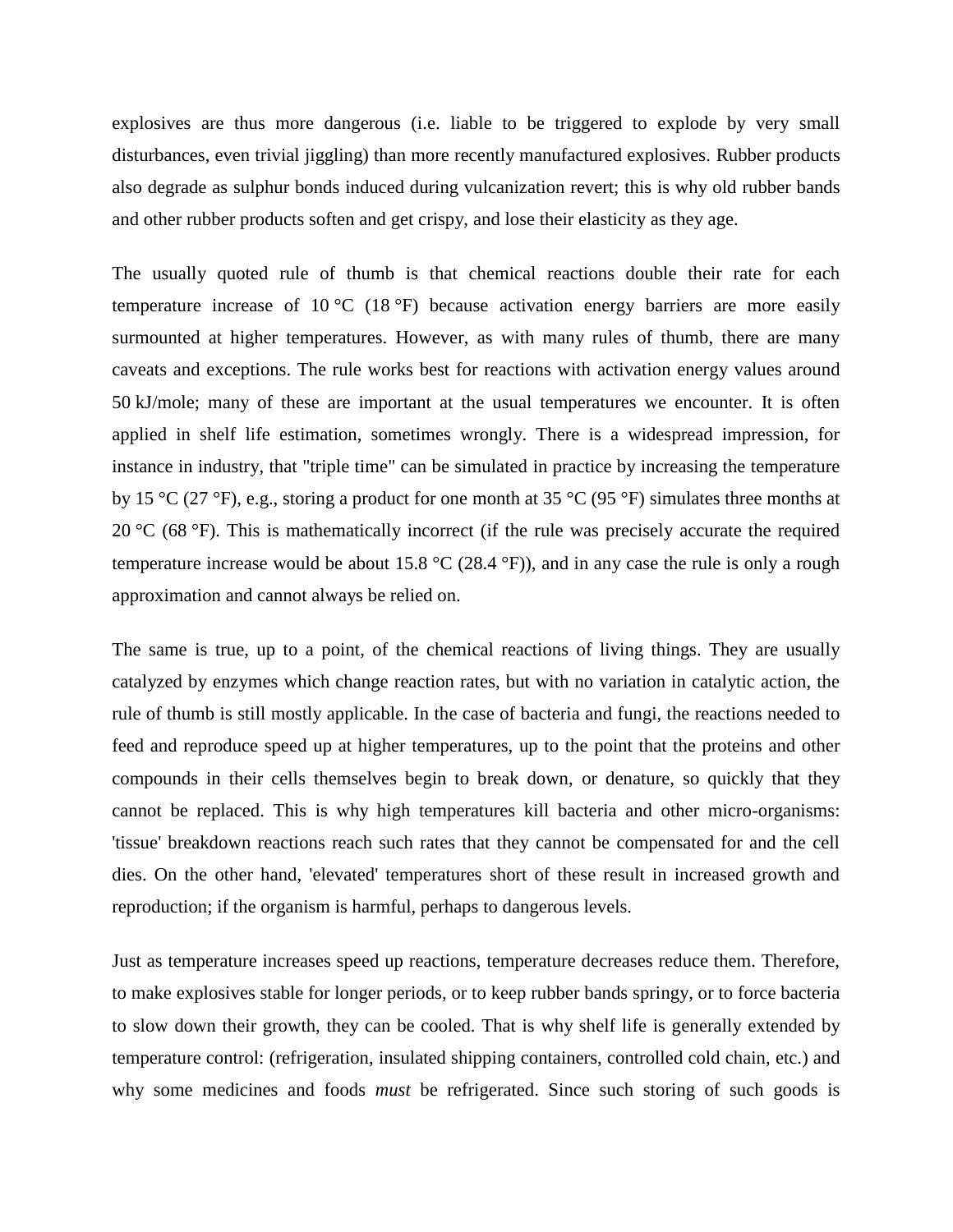temporal in nature and shelf life is dependent on the temperature controlled environment, they are also referred to as [cargo](https://en.wikipedia.org/wiki/Cargo) even when in special storage to emphasize the inherent timetemperature sensitivity matrix.

[Temperature data loggers](https://en.wikipedia.org/wiki/Temperature_data_logger) and [time temperature indicators](https://en.wikipedia.org/wiki/Time_temperature_indicator) can record the temperature history of a shipment to help estimate their remaining shelf life.

According to the [USDA,](https://en.wikipedia.org/wiki/USDA) "foods kept frozen continuously are safe indefinitely."

### **Product Packaging**

Barrier packaging can often help control or extend shelf life. When moisture content is a mechanism for product degradation, packaging with a low [moisture vapor transmission rate](https://en.wikipedia.org/wiki/Moisture_vapor_transmission_rate) and the use of [desiccants](https://en.wikipedia.org/wiki/Desiccant) help keep the moisture in the package within acceptable limits. When [oxidation](https://en.wikipedia.org/wiki/Oxidation) is the primary concern, packaging with a low [oxygen transmission rate](https://en.wikipedia.org/wiki/Oxygen_transmission_rate) and the use of [oxygen absorbers](https://en.wikipedia.org/wiki/Oxygen_absorber) can help extend the shelf life. [Produce](https://en.wikipedia.org/wiki/Produce) and other products with respiration often require packaging with controlled barrier properties. The use of a [modified atmosphere](https://en.wikipedia.org/wiki/Modified_atmosphere) in the package can extend the shelf life for some products. Some [active packaging](https://en.wikipedia.org/wiki/Active_packaging) is also available with antibacterial properties.

#### **Parallel names**

**Best before** or **best by** dates appear on a wide range of frozen, dried, tinned and other foods. These dates are only advisory and refer to the quality of the product, in contrast with *use by* dates, which indicate that the product may no longer be safe to consume after the specified date. Food kept after the *best before* date will not necessarily be harmful, but may begin to lose its optimum flavour and texture. Eggs are a special case, since they may contain [salmonella](https://en.wikipedia.org/wiki/Salmonella) which multiplies over time; they should therefore be eaten before the *best before* date, which is, in the USA, a maximum of 45 days after the eggs are packed.

Sometimes the packaging process involves using pre-printed labels, making it impractical to write the *best before* date in a clearly visible location. In this case, wording like *best before see bottom* or *best before see lid* might be printed on the label and the date marked in a different location as indicated. Generally, foods that have a *use by* date written on the packaging must not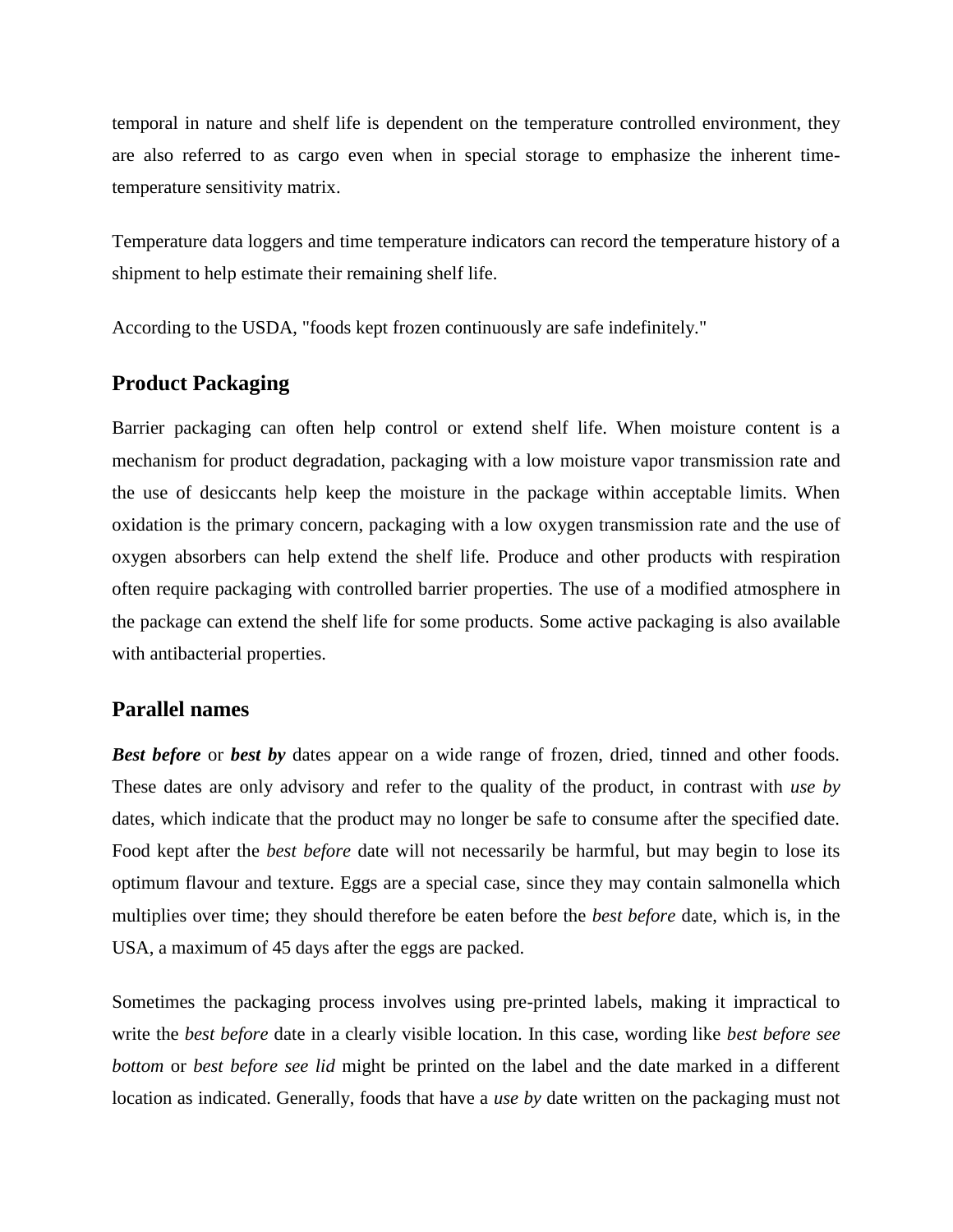be eaten after the specified date. This is because such foods usually go bad quickly and may be injurious to health if spoiled. It is also important to follow storage instructions carefully for these foods (for example, if they specify that the product must be [refrigerated\)](https://en.wikipedia.org/wiki/Refrigeration).

Bathroom products and toiletries usually state a time in months from the date the product is opened, by which they should be used. This is often indicated by a [graphic of an open tub,](https://en.wikipedia.org/wiki/Period-after-opening_symbol) with the number of months written inside (e.g., "12M" means use the product within 12 months of opening).<sup>[\[19\]](https://en.wikipedia.org/wiki/Shelf_life#cite_note-orus1-19)</sup> Similarly, some food products say "eat within X days of opening".

#### **Open dating**

*Open dating* is the use of a date stamped on the package of a food product to help determine how long to display the product for sale. This benefits the consumer by ensuring that the product is of best quality when sold. An open date does not supersede a [use-by date,](https://en.wikipedia.org/wiki/Shelf_life#Use_by) if shown, which should still be followed.

#### **Sell by / display until**

These dates are intended to help keep track of the stock in stores. Food that has passed its *sell by* or *display until* date, but has not yet reached its use by / best before date will still be edible, assuming it has been stored correctly. It is common practice in large stores to throw away such food, as it makes the stock control process easier; another common practice is for wholesalers to repurchase the expired product and resell it to [discount stores](https://en.wikipedia.org/wiki/Discount_store) at much lower [clearance sale](https://en.wikipedia.org/wiki/Closeout_%28sale%29) prices. These practices reduce the risk of customers unknowingly buying food without looking at the date, only to find out the next day that they cannot use it. Tampering with the posted date is illegal in many countries.

Most stores will [rotate stock](https://en.wikipedia.org/wiki/Stock_rotation) by moving the products with the earliest dates to the front of shelving units, which encourages customers to buy them first and hopefully saves them from having to be either marked down or thrown away, both of which would result in financial loss.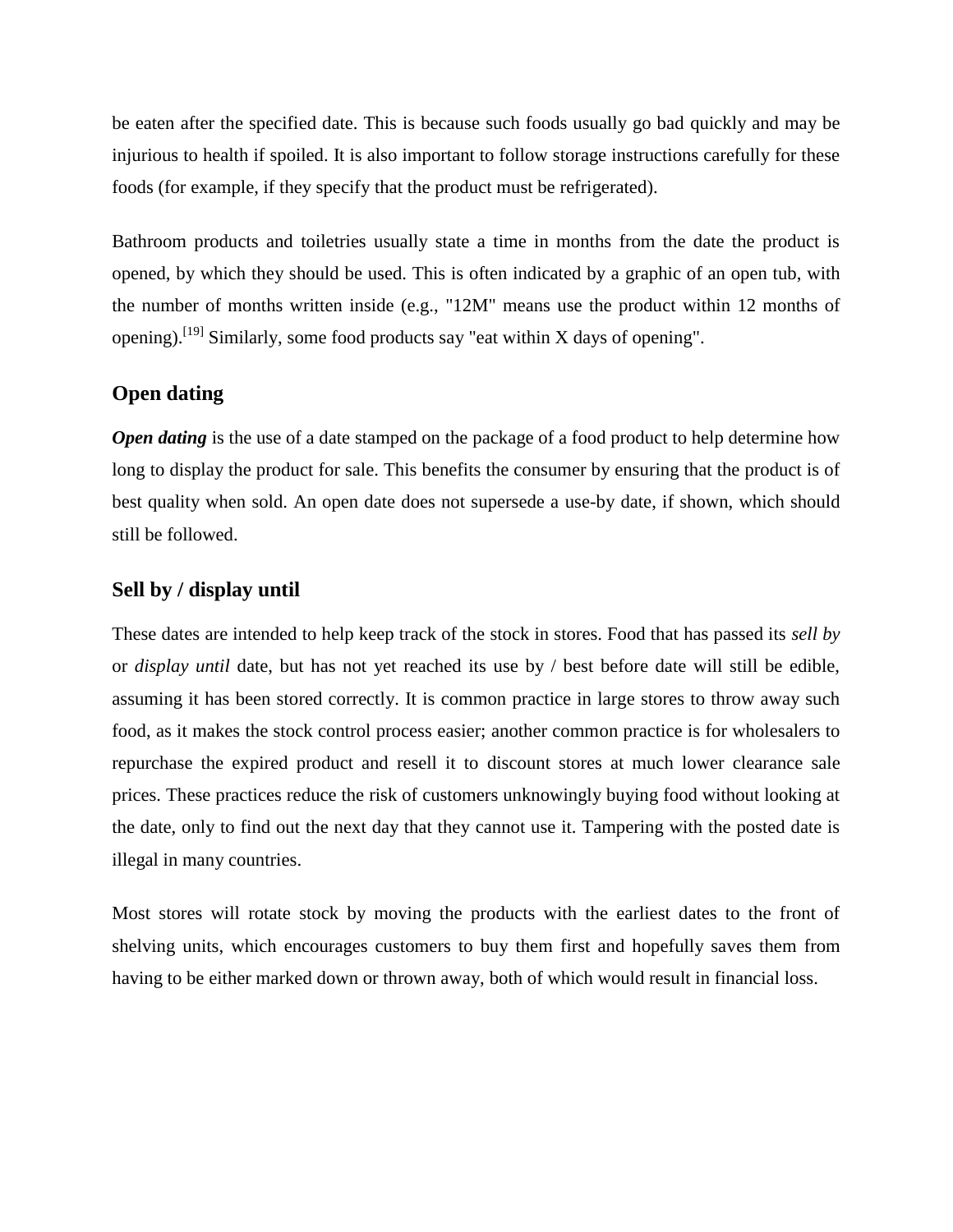# **Beer**

### **Freshness date**

A *freshness date* is the date used in the American brewing industry to indicate either the date the beer was bottled or the date before which the beer should be consumed. Beer is perishable. It can be affected by light, air, or the action of bacteria. Although beer is not legally mandated in the United States to have a shelf life, freshness dates serve much the same purpose and are used as a marketing tool.

## **Beginnings of freshness dating**

[General Brewing Company](https://en.wikipedia.org/wiki/Eugene_Selvage#Lucky_Lager_Brewing_Company) of San Francisco marketed their [Lucky Lager](https://en.wikipedia.org/wiki/Lucky_Lager) Beer as "Age Dated" as early as late 1935. They stamped a date on each can lid to indicate that the beer was brewed before that date. This was not to ensure that the beer was "fresh" but to ensure that it had been aged properly. So many breweries had rushed beer to market before it was ready when Prohibition ended, that customers were wary of getting "green" beer. The [Boston Beer Company,](https://en.wikipedia.org/wiki/Boston_Beer_Company) maker of [Samuel Adams,](https://en.wikipedia.org/wiki/Samuel_Adams_%28beer%29) was among the first contemporary brewers to start adding freshness dates to their product line in 1985. For ten years there was a slow growth in brewers adding freshness dates to their beer. The practice rapidly grew in popularity after the [Anheuser-Busch](https://en.wikipedia.org/wiki/Anheuser-Busch) company's heavily marketed "Born-On dates" starting in 1996. Many other brewers have started adding freshness dates to their products, but there is no standard for what the date means. For some companies, the date on the bottle or can will be the date that the beer was bottled; others have the date by which the beer should be consumed.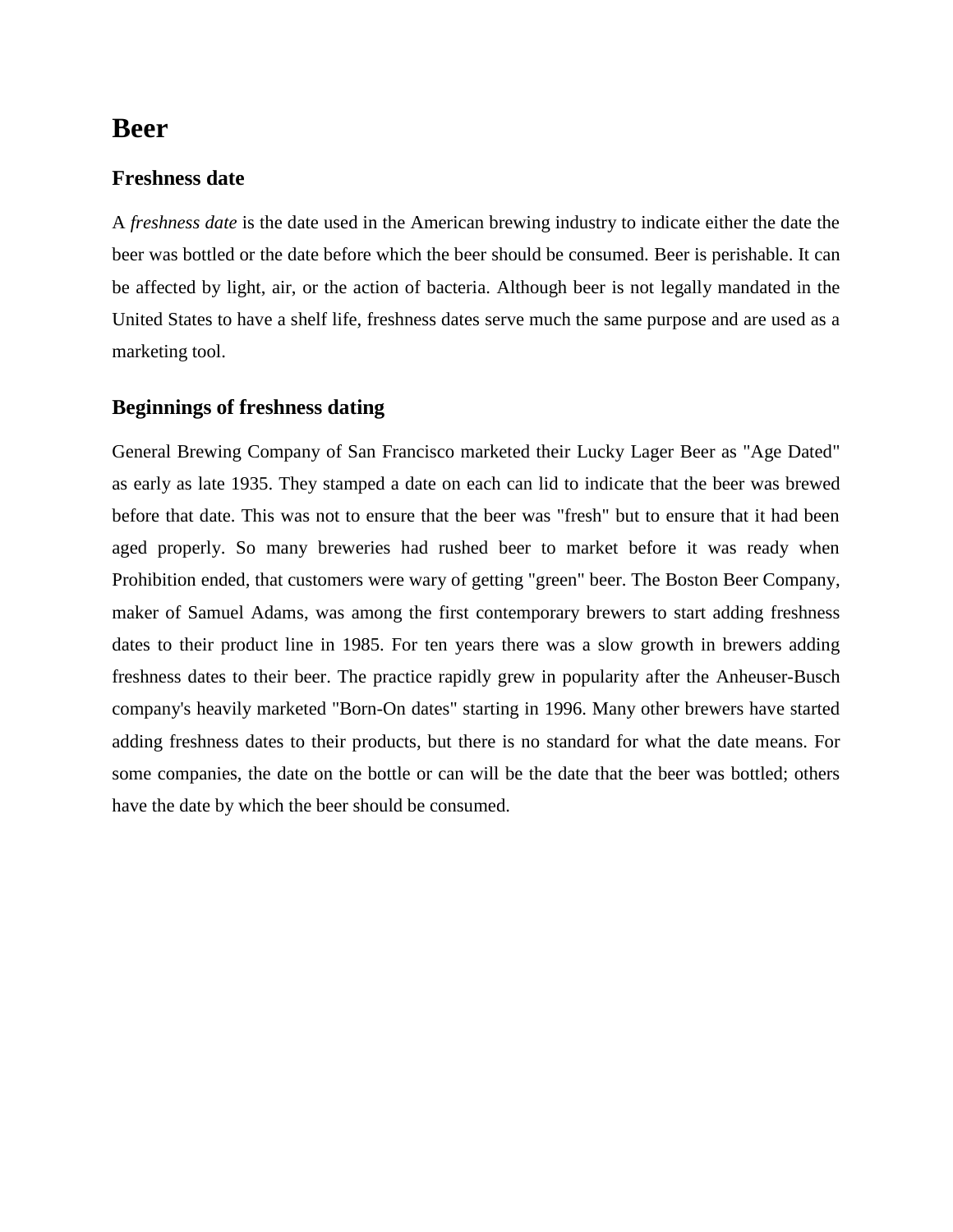# **FOOD SPOILAGE**



This apple has decomposed to the point that it is not of a quality appealing to humans to eat

Spoilage is the process in which [food](https://en.wikipedia.org/wiki/Food) deteriorates to the point in which it is not edible to humans or its quality of edibility becomes reduced. Various external forces are responsible for the spoilage of food. Food that is capable of spoiling is referred to as [perishable food.](https://en.wikipedia.org/wiki/Perishable_food)

# **Reasons for spoilage**

Harvested foods decompose from the moment they are harvested due to attacks from [enzymes,](https://en.wikipedia.org/wiki/Enzymes) oxidation and [microorganisms.](https://en.wikipedia.org/wiki/Microorganism) These include [bacteria,](https://en.wikipedia.org/wiki/Bacteria) [mold,](https://en.wikipedia.org/wiki/Mold) [yeast,](https://en.wikipedia.org/wiki/Yeast) moisture, temperature and chemical reaction.

## **Bacteria**

[Bacteria](https://en.wikipedia.org/wiki/Bacteria) can be responsible for the spoilage of food. When bacteria break down the food, [acids](https://en.wikipedia.org/wiki/Acid) and other waste products are created in the process. While the bacteria itself may or may not be harmful, the waste products may be unpleasant to taste or may even be harmful to one's health.

## **Yeasts**

[Yeasts](https://en.wikipedia.org/wiki/Yeast) can be responsible for the decomposition of food with high sugar content. The same effect is useful in the production of various types of food and beverages, such as [bread,](https://en.wikipedia.org/wiki/Bread) [yogurt,](https://en.wikipedia.org/wiki/Yogurt) [cider,](https://en.wikipedia.org/wiki/Cider) and [alcoholic beverages.](https://en.wikipedia.org/wiki/Alcoholic_beverage)